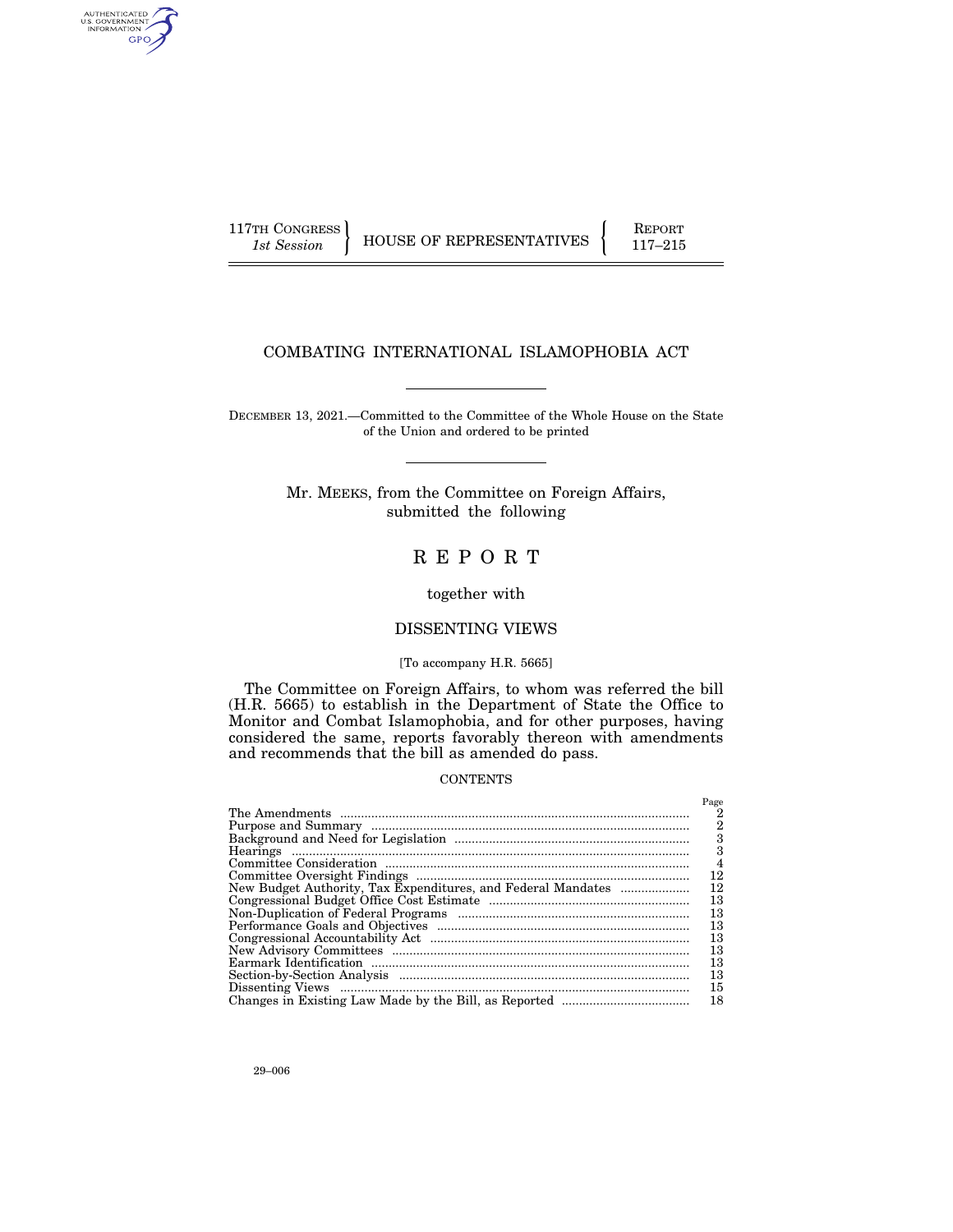#### THE AMENDMENTS

The amendments are as follows:

Page 2, line 20, strike "Secretary of State" and insert "President, by and with the advice and consent of the Senate,''.

Page 2, line 21, strike "Secretary" and insert "President".

Page 2, line 22, strike "Secretary" and insert "President".

Page 2, line 24, insert "of State" after "Secretary".

Page 5, line 10, strike "; and" and insert a semicolon.

Page 5, beginning line 12, strike ";" the first place it appears and insert ''; and''.

Page 5, line 12, insert the following at the end of the matter to be added as paragraph (9) (and before the close quotation marks):

> (F) any instances of forced labor, reeducation, or the presence of concentration camps, such as those targeting the Uyghurs in the Xinjiang Province of the People's Republic of China;

Page 6, line 15, strike "; and" and insert a semicolon.

Page 6, line 17, strike the period the first place it appears and insert "; and".

Page 6, line 17, insert the following at the end of the matter to be added as subsection (k) (and before the close quotation marks):

> (6) any instances of forced labor, reeducation, or the presence of concentration camps, such as those targeting the Uyghurs in the Xinjiang Province of the People's Republic of China.

Page 7, line 16, strike "; and" and insert a semicolon.

Page 7, line 25, strike the period the first place it appears and insert "; and".

Page 7, line 25, insert the following at the end of the matter to be added as clause (viii) (and before the close quotation marks):

> (III) any instances of forced labor, reeducation, or the presence of concentration camps, such as those targeting the Uyghurs in the Xinjiang Province of the People's Republic of China.

Add at the end the following:

#### **SEC. 4. PROHIBITION.**

No funds made available pursuant to this Act or an amendment made by this Act may be used to promote or endorse a Boycott, Divestment, Sanctions (BDS) movement ideology or used to promote or endorse a Muslim ban, such as the one instituted by former President Trump.

#### PURPOSE AND SUMMARY

H.R. 5665, the Combating International Islamophobia Act, serves to establish an Office to Monitor and Combat Islamophobia within the Department of State. It would provide the Secretary of State the authority to appoint a Special Envoy for Monitoring and Com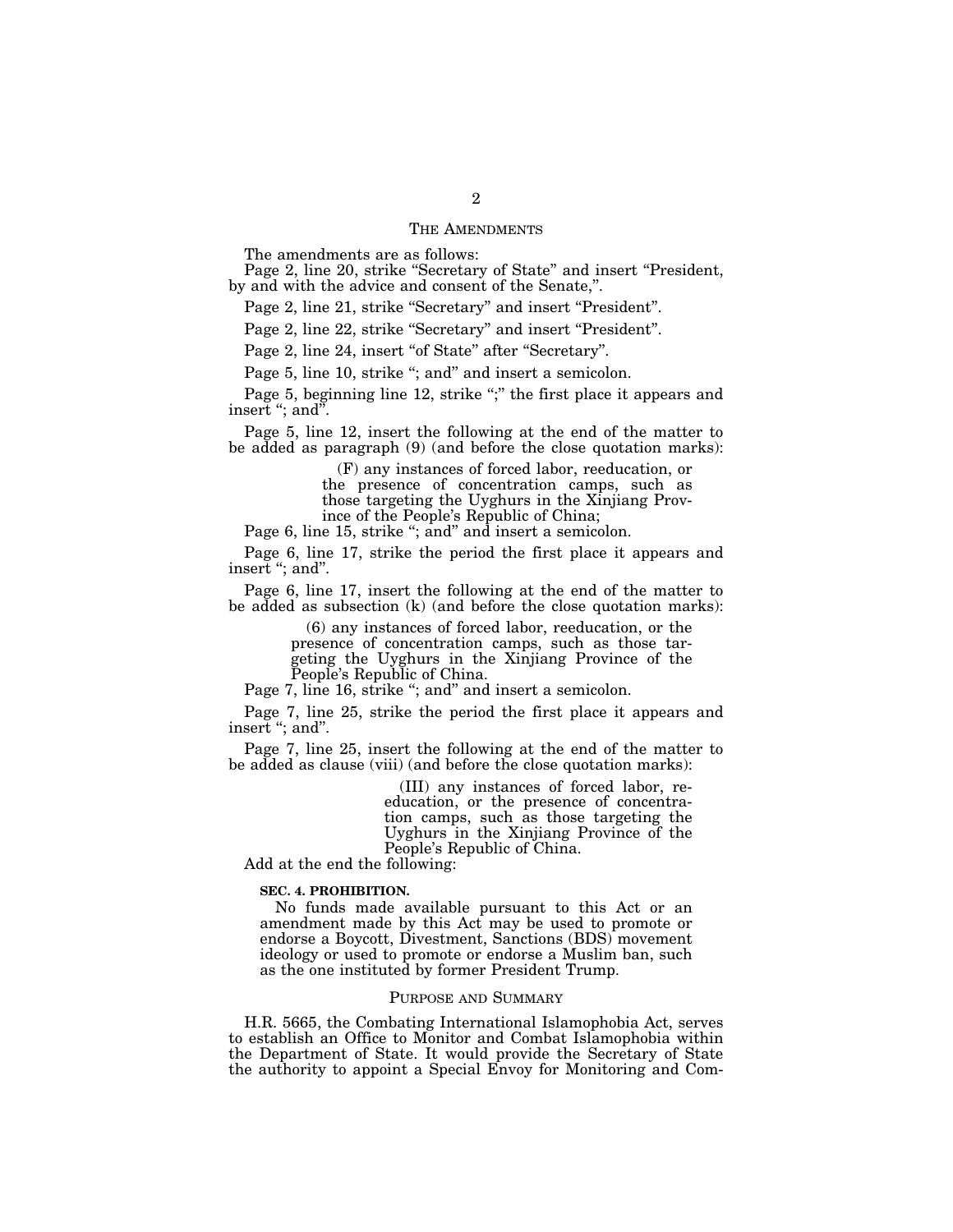bating Islamophobia. It would also provide for enhanced reporting on Islamophobic activities in foreign countries in State Department human rights reporting.

## BACKGROUND AND NEED FOR LEGISLATION

Both in the United States and around the world, anti-Muslim sentiment and violence has risen at an alarming rate. In the days following the terror attacks on 9/11, hate crimes against Muslims in the United States rose a staggering 1,617% from 2000 to 2001, according to the Federal Bureau of Investigation. Twenty years after those attacks, Islamophobia continues to remain rampant.

Islamophobic incidents against Muslim Americans have resulted in hate crimes of various forms. Mosques have been vandalized, Muslims have been beaten and attacked, and elected officials have received death threats and other forms of hateful rhetoric on the basis of their faith. According to the Department of Homeland Security, Islamophobia is one of several drivers from which domestic violent extremism, described by Secretary Alejandro Mayorkas as the ''most lethal and persistent terrorism-related threat to our country today,'' is inspired.

Islamophobia is a global problem. Muslim refugees have been met with xenophobia around the world. In 2019, 51 Muslim worshippers were murdered and 40 others were left injured by a gunman in a New Zealand mosque, the worst in the nation's history. Since 2017, nearly a million Muslim ethnic Rohingya are estimated to have fled widespread atrocities and human rights abuses in Burma. In addition, the world is bearing witness to a horrific genocide being committed by the People's Republic of China against Uyghur Muslims, with over a million detained and subjected to mass internment, political indoctrination, forced labor, and other unconscionable abuses.

By harnessing the Department of State's resources and status as a global leader in promoting peace and human rights, a Special Envoy for Monitoring and Combating Islamophobia would be uniquely positioned to combat the rising tide of Islamophobia.

## **HEARINGS**

In compliance with clause 3(c) of rule XIII of the Rules of the House of Representatives, the following Committee or Subcommittee hearings were used to develop or consider H.R. 5665, the Combating International Islamophobia Act:

On February 24, 2021, the Full Committee hearing entitled, ''Restoring Diplomacy and Development in a Fracturing World.'' Witnesses included Anne-Marie Slaughter, CEO of New America; the Honorable Gayle Smith, CEO of One Campaign; the Honorable Reuben Brigety, Vice Chancellor of the University of the South; the Honorable Ryan Crocker, Nonresident Senior Fellow of Carnegie Endowment for International Peace.

On March 10, 2021, the Full Committee hearing entitled, ''The Biden Administration's Priorities for U.S. Foreign Policy.'' The hearing witness was the Honorable Secretary of State Antony Blinken, the 71st United States Secretary of State.

On May 6, 2021, the Full Committee hearing entitled, ''The Atrocities Against Uyghurs and Other Minorities in Xinjiang.'' Wit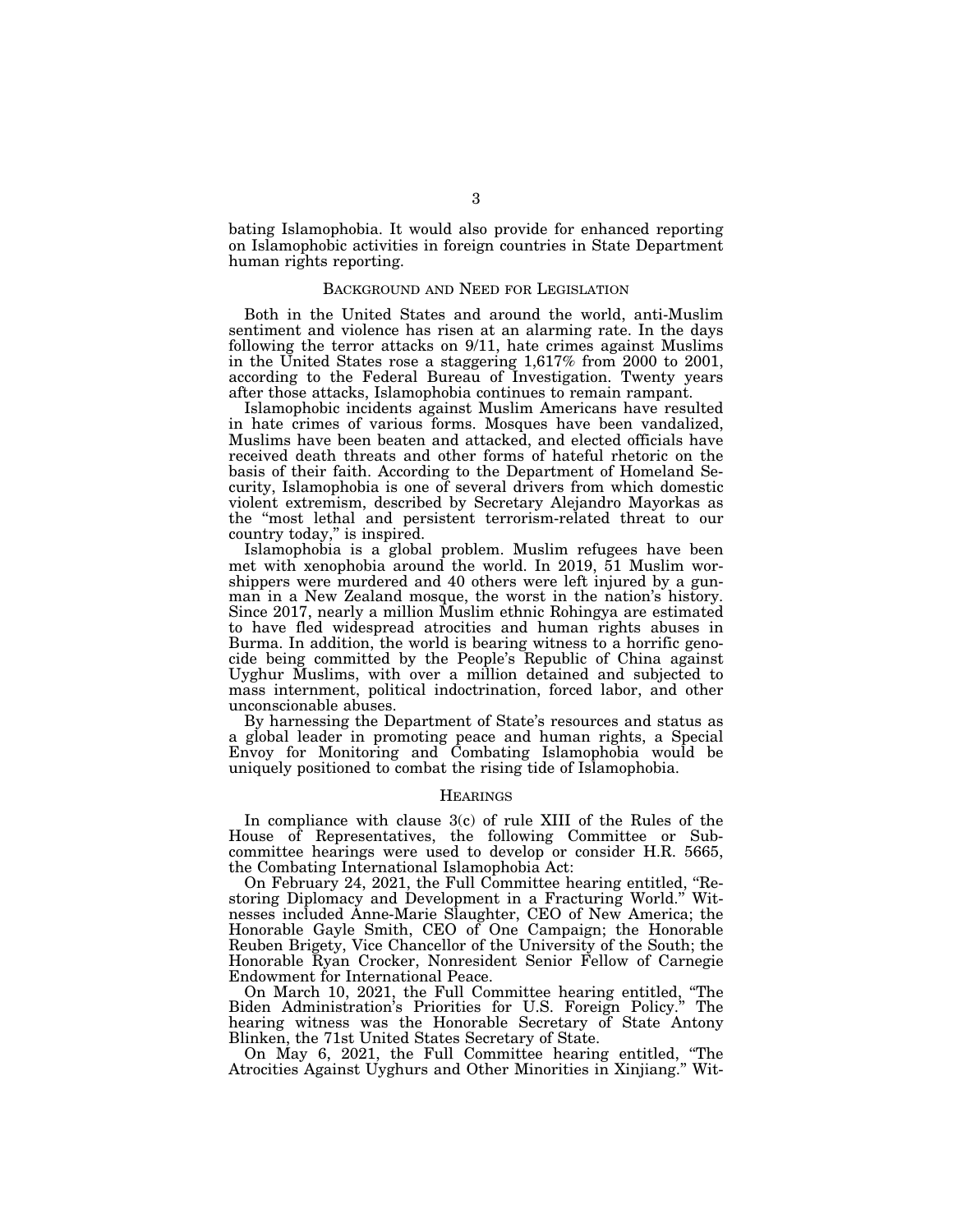nesses included the Honorable Nury Turkel, Chairman of the Board of the Uyghur Human Rights Project; Tursunay Ziyawudun, survivor and advocate; James A. Millward, Professor of Inter-Societal History in the Walsh School of Foreign Service, Georgetown University.

On June 7, 2021, the Full Committee hearing entitled, ''The State Department's Foreign Policy Strategy and FY22 Budget Request.'' The hearing witness was the Honorable Antony Blinken, the 71st United States Secretary of State.

On June 16, 2021, the Full Committee hearing entitled, ''The Biden Administration's Priorities for Engagement with the United Nations." The hearing witness was the Honorable Linda Thomas-Greenfield, the 31st United States Ambassador to the United Nations.

#### COMMITTEE CONSIDERATION

The Committee considered H.R. 5665, the Combating International Islamophobia Act on December 9, 2021 and December 10, 2021, and ordered the measure, as amended, to be favorably reported to the House of Representatives (roll call 27Y–16N).

#### *Amendments considered separately:*

• Mast Amendment #63: Requires the inclusion of intra-communal violence to be considered Islamophobic (not adopted, roll call vote 26N–17Y)

*Members voting NO (26)*  Gregory W. Meeks, D–NY Brad Sherman, D–CA Albio Sires, D–NJ Gerald E. Connolly, D–VA Theodore E. Deutch, D–FL Karen Bass, D–CA William R. Keating, D–MA David N. Cicilline, D–RI Ami Bera, D–CA Joaquin Castro, D–TX Dina Titus, D–NV Ted Lieu, D–CA Susan Wild, D–PA Dean Phillips, D–MN Ilhan Omar, D–MN Colin Allred, D–TX Andy Levin, D–MI Abigail Spanberger, D–VA Chrissy Houlahan, D–PA Tom Malinowski, D–NJ Andy Kim, D–NJ Kathy Manning, D–NC Jim Costa, D–CA Juan Vargas, D–CA Vicente González, D-TX Brad Schneider, D–IL *Members voting AYE (17)*  Michael T. McCaul, R–TX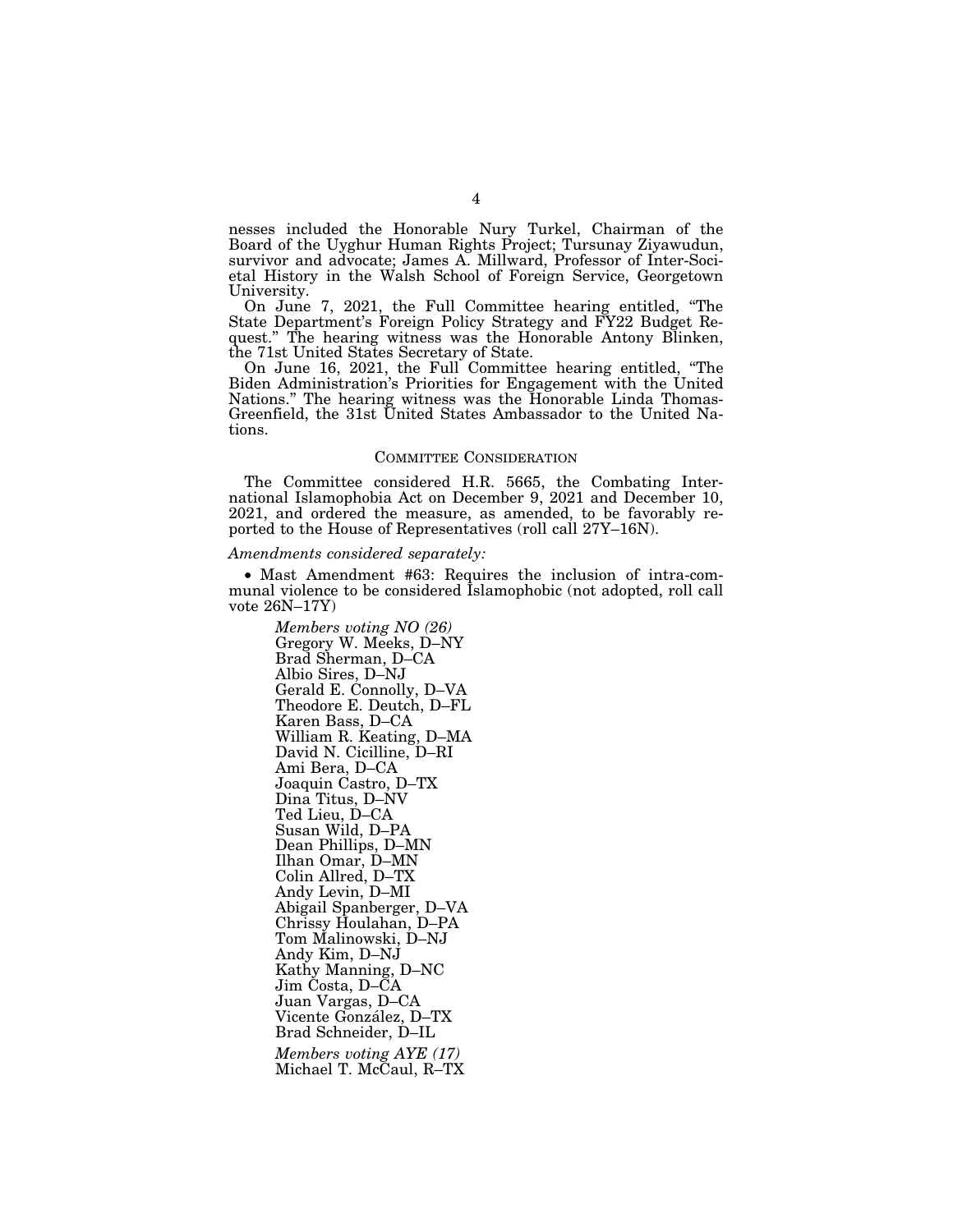Steve Chabot, R–OH Joe Wilson, R–SC Scott Perry, R–PA Darrell Issa, R–OH Lee Zeldin, R–NY Ann Wagner, R–MO Brian Mast, R–FL Brian Fitzpatrick, R–PA Tim Burchett, R–TN Andy Barr, R–KY Greg Steube, R–FL Dan Meuser, R–PA Claudia Tenney, R–NY August Pfluger, R–TX Nicole Malliotakis, R–NY Peter Meijer, R–MI

• Mast Amendment #64: Requires the advice and consent of the Senate for special envoy position (adopted, voice vote)

• Chabot Amendment #30: Provides a definition limiting what could be considered Islamophobic (not adopted, roll call vote 27N– 17Y)

*Members voting NO (27)*  Gregory W. Meeks, D–NY Brad Sherman, D–CA Albio Sires, D–NJ Gerald E. Connolly, D–VA Theodore E. Deutch, D–FL Karen Bass, D–CA William R. Keating, D–MA David N. Cicilline, D–RI Ami Bera, D–CA Joaquin Castro, D–TX Dina Titus, D–NV Ted Lieu, D–CA Susan Wild, D–PA Dean Phillips, D–MN Ilhan Omar, D–MN Colin Allred, D–TX Andy Levin, D–MI Abigail Spanberger, D–VA Chrissy Houlahan, D–PA Tom Malinowski, D–NJ Andy Kim, D–NJ Sara Jacobs, D–CA Kathy Manning, D–NC Jim Costa, D–CA Juan Vargas, D–CA Vicente González, D-TX Brad Schneider, D–IL *Members voting AYE (17)*  Michael T. McCaul, R–TX Steve Chabot, R–OH Joe Wilson, R–SC Scott Perry, R–PA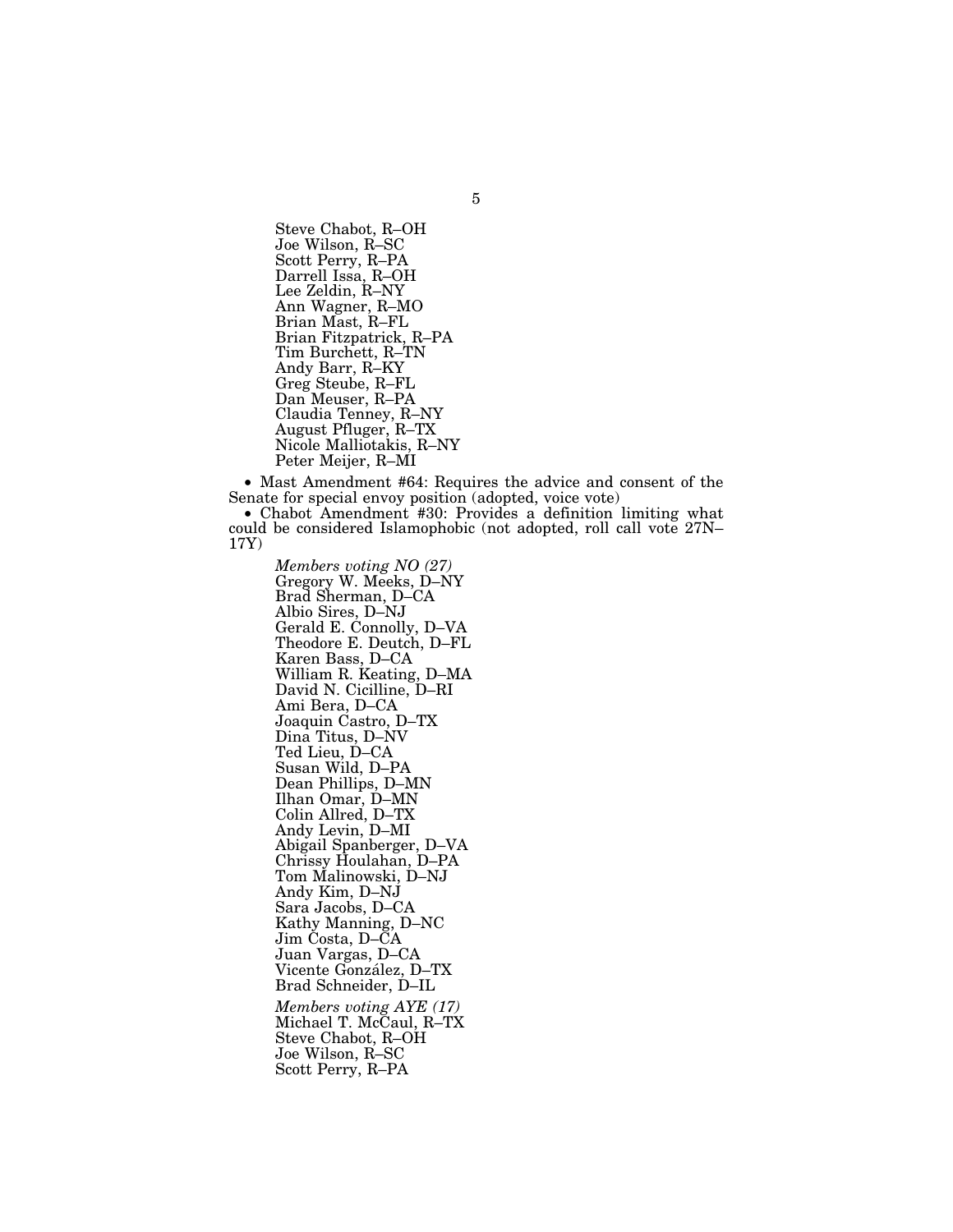Darrell Issa, R–OH Lee Zeldin, R–NY Ann Wagner, R–MO Brian Mast, R–FL Brian Fitzpatrick, R–PA Tim Burchett, R–TN Andy Barr, R–KY Greg Steube, R–FL Dan Meuser, R–PA Claudia Tenney, R–NY August Pfluger, R–TX Nicole Malliotakis, R–NY Peter Meijer, R–MI

• Pfluger Amendment #64: Prohibits funds used to promote or endorse a BDS movement (adopted, voice vote)

• Malinowski Amendment #4 to Pfluger Amendment #64: Prohibits funds to be used to promote or endorse a Muslim Ban (adopted, voice vote)

• Green Amendment #68: Adds forced labor, reeducation, or concentration camps targeted at Muslim populations as a specific type of Islamophobia (adopted, roll call vote  $39Y-5N$ )

*Members voting AYE (39)*  Gregory W. Meeks, D–NY Brad Sherman, D–CA Albio Sires, D–NJ Gerald E. Connolly, D–VA Theodore E. Deutch, D–FL Karen Bass, D–CA William R. Keating, D–MA David N. Cicilline, D–RI Ami Bera, D–CA Dina Titus, D–NV Ted Lieu, D–CA Susan Wild, D–PA Dean Phillips, D–MN Abigail Spanberger, D–VA Chrissy Houlahan, D–PA Tom Malinowski, D–NJ Andy Kim, D–NJ Kathy Manning, D–NC Jim Costa, D–CA Juan Vargas, D–CA Vicente González, D-TX Brad Schneider, D–IL Michael T. McCaul, R–TX Steve Chabot, R–OH Joe Wilson, R–SC Scott Perry, R–PA Darrell Issa, R–OH Lee Zeldin, R–NY Ann Wagner, R–MO Brian Mast, R–FL Brian Fitzpatrick, R–PA Tim Burchett, R–TN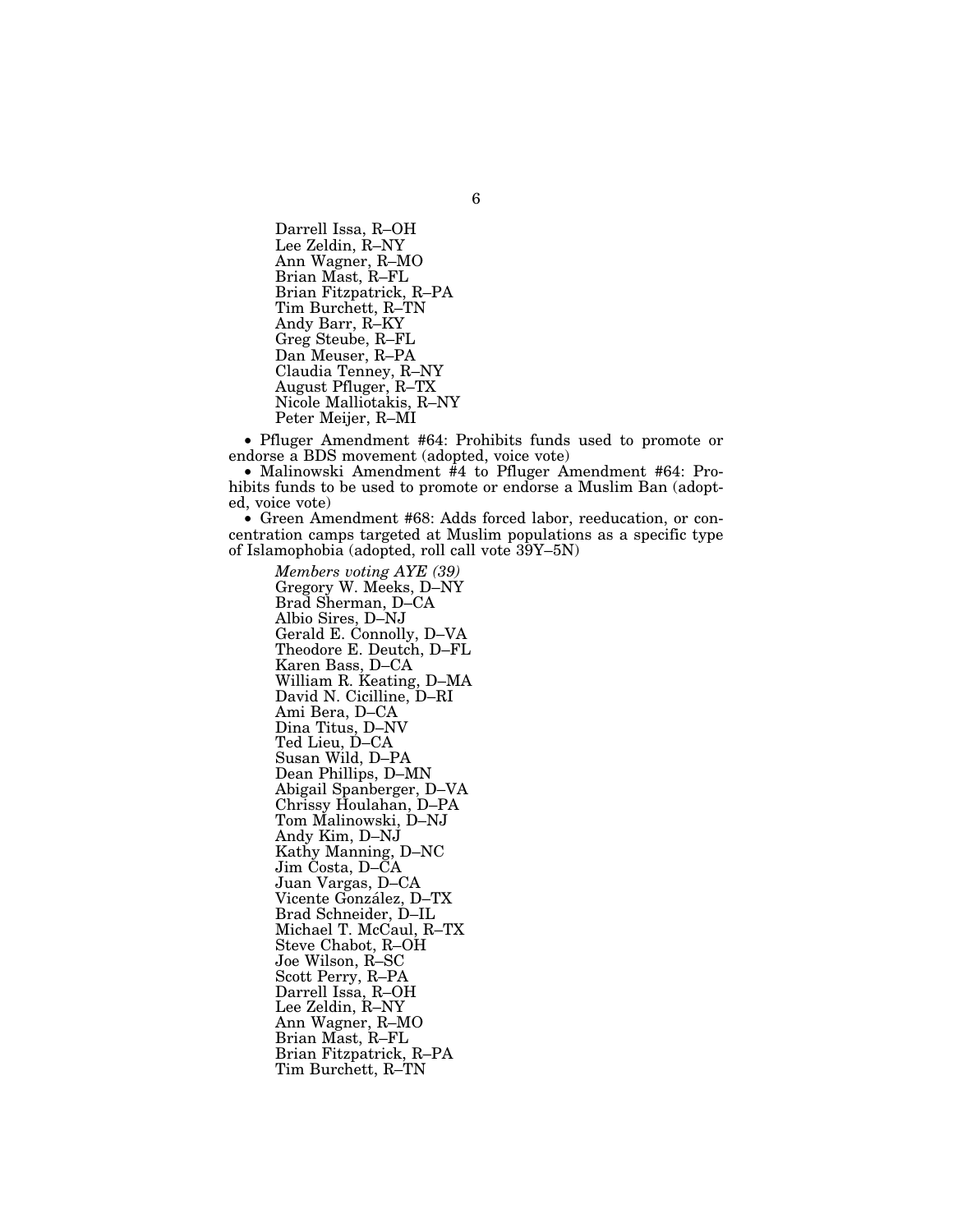Andy Barr, R–KY Greg Steube, R–FL Dan Meuser, R–PA Claudia Tenney, R–NY August Pfluger, R–TX Nicole Malliotakis, R–NY Peter Meijer, R–MI *Members voting NO (5)*  Joaquin Castro, D–TX Ilhan Omar, D–MN Colin Allred, D–TX Andy Levin, D–MI Sara Jacobs, D–CA

• Perry Amendment #444: Prohibits the office from assessing any action, including counterterrorism measures taken by the Israeli government (not adopted, roll call vote 27N–16Y)

*Members voting NO (27)*  Gregory W. Meeks, D–NY Brad Sherman, D–CA Albio Sires, D–NJ Gerald E. Connolly, D–VA Theodore E. Deutch, D–FL Karen Bass, D–CA William R. Keating, D–MA David N. Cicilline, D–RI Ami Bera, D–CA Joaquin Castro, D–TX Dina Titus, D–NV Ted Lieu, D–CA Susan Wild, D–PA Dean Phillips, D–MN Ilhan Omar, D–MN Colin Allred, D–TX Andy Levin, D–MI Abigail Spanberger, D–VA Chrissy Houlahan, D–PA Tom Malinowski, D–NJ Andy Kim, D–NJ Sara Jacobs, D–CA Kathy Manning, D–NC Jim Costa, D–CA Juan Vargas, D–CA Vicente González, D-TX Brad Schneider, D–IL *Members voting AYE (16)*  Michael T. McCaul, R–TX Steve Chabot, R–OH Joe Wilson, R–SC Scott Perry, R–PA Lee Zeldin, R–NY Ann Wagner, R–MO Brian Mast, R–FL Brian Fitzpatrick, R–PA

7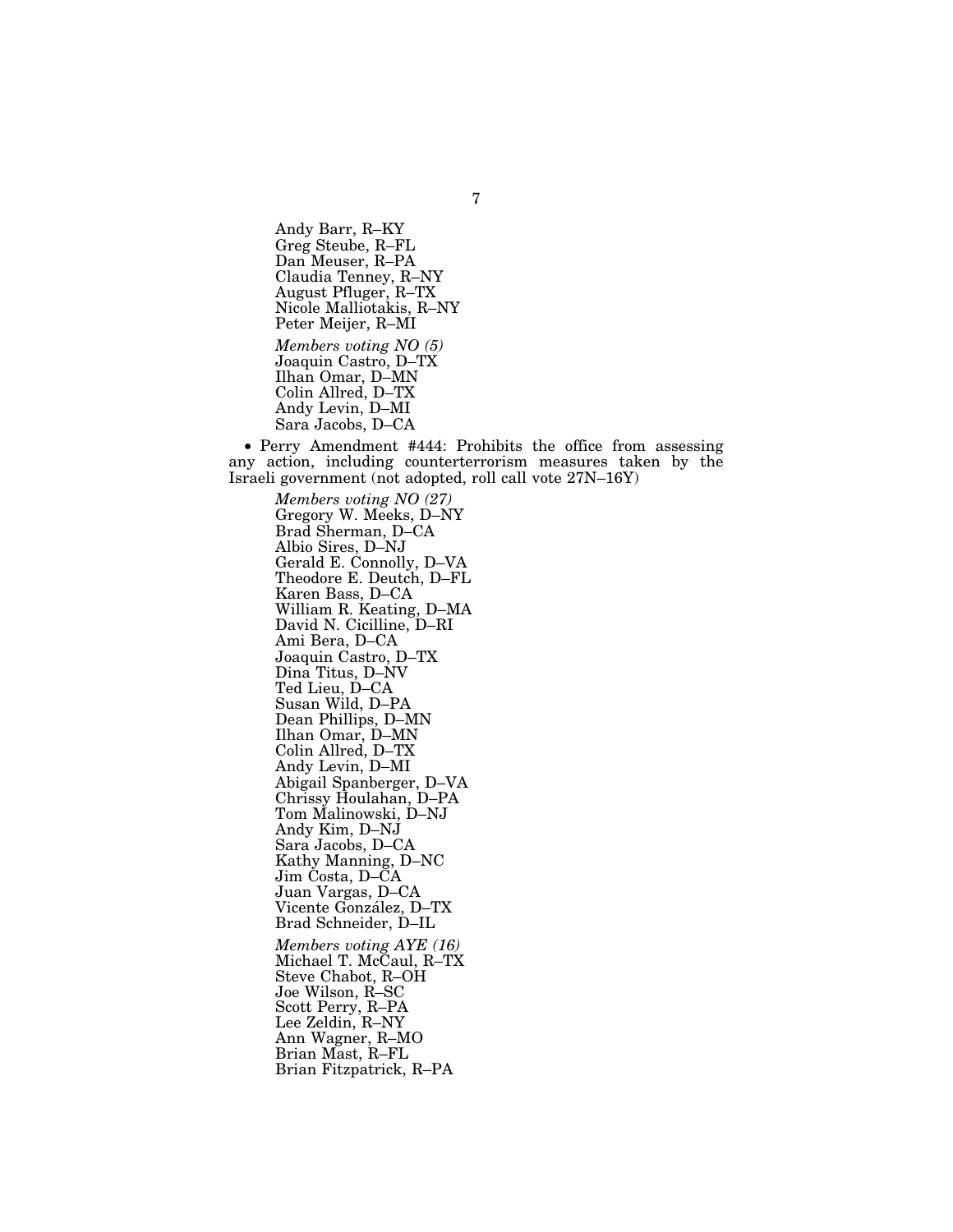Tim Burchett, R–TN Andy Barr, R–KY Greg Steube, R–FL Dan Meuser, R–PA Claudia Tenney, R–NY August Pfluger, R–TX Nicole Malliotakis, R–NY Peter Meijer, R–MI

• Chabot Amendment #31: Restricts the Office to focus solely on the Uyghur genocide (not adopted, roll call vote 27N–16Y)

*Members voting NO (27)*  Gregory W. Meeks, D–NY Brad Sherman, D–CA Albio Sires, D–NJ Gerald E. Connolly, D–VA Theodore E. Deutch, D–FL Karen Bass, D–CA William R. Keating, D–MA David N. Cicilline, D–RI Ami Bera, D–CA Joaquin Castro, D–TX Dina Titus, D–NV Ted Lieu, D-CA Susan Wild, D–PA Dean Phillips, D–MN Ilhan Omar, D–MN Colin Allred, D–TX Andy Levin, D–MI Abigail Spanberger, D–VA Chrissy Houlahan, D–PA Tom Malinowski, D–NJ Andy Kim, D–NJ Sara Jacobs, D–CA Kathy Manning, D–NC Jim Costa, D–CA Juan Vargas, D–CA Vicente González, D-TX Brad Schneider, D–IL *Members voting AYE (16)*  Michael T. McCaul, R-TX Steve Chabot, R–OH Joe Wilson, R–SC Scott Perry, R–PA Lee Zeldin, R–NY Ann Wagner, R–MO Brian Mast, R–FL Brian Fitzpatrick, R–PA Tim Burchett, R–TN Andy Barr, R–KY Greg Steube, R–FL Dan Meuser, R–PA Claudia Tenney, R–NY August Pfluger, R–TX Nicole Malliotakis, R–NY

8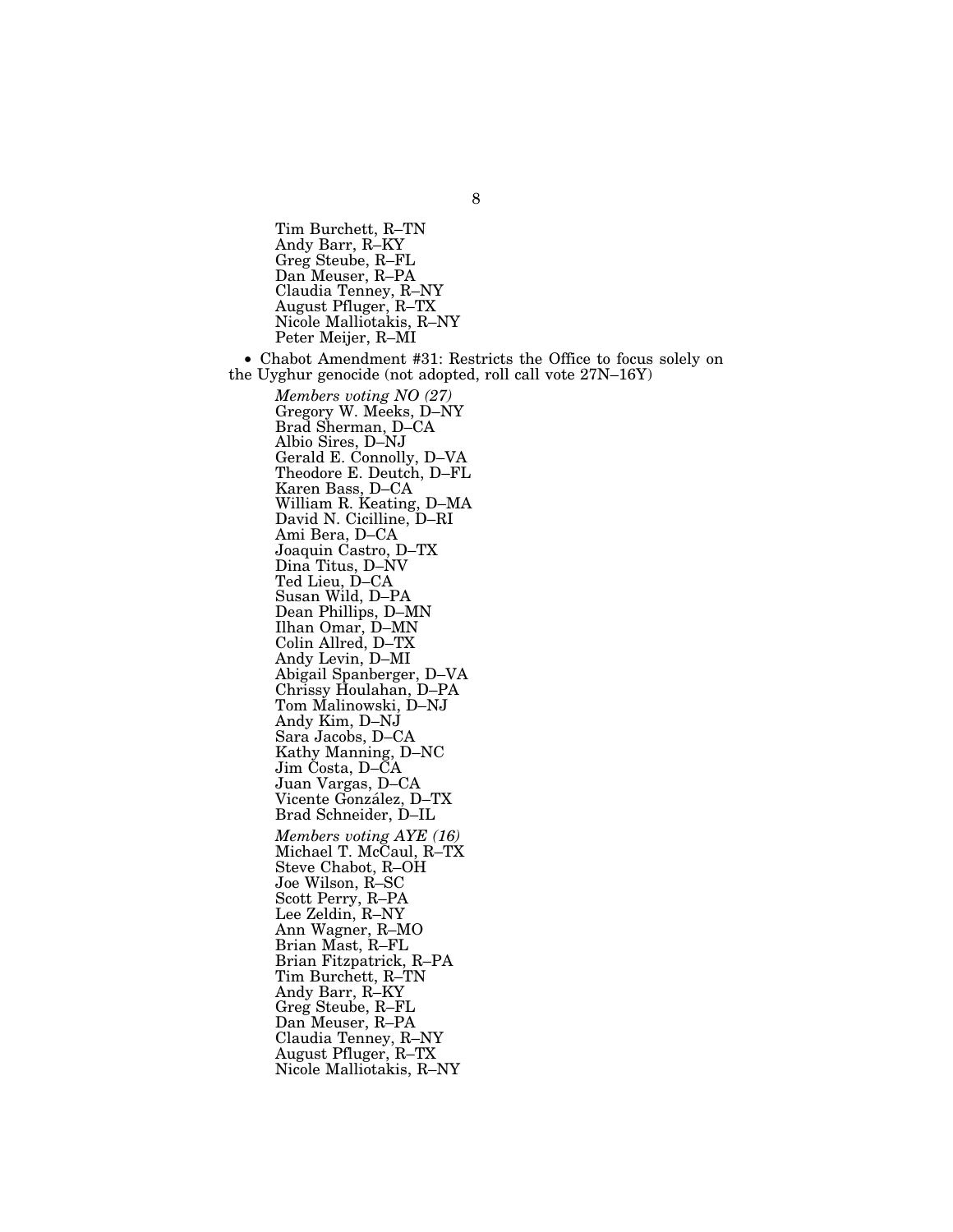Peter Meijer, R–MI

• Perry Amendment #445: Prohibits members of certain NGOs from working in the Office to Monitor and Combat Islamophobia (not adopted, roll call vote 27N–17Y)

*Members voting NO (27)*  Gregory W. Meeks, D–NY Brad Sherman, D–CA Albio Sires, D–NJ Gerald E. Connolly, D–VA Theodore E. Deutch, D–FL Karen Bass, D–CA William R. Keating, D–MA David N. Cicilline, D–RI Ami Bera, D–CA Joaquin Castro, D–TX Dina Titus, D–NV Ted Lieu, D–CA Susan Wild, D–PA Dean Phillips, D–MN Ilhan Omar, D–MN Colin Allred, D–TX Andy Levin, D–MI Abigail Spanberger, D–VA Chrissy Houlahan, D–PA Tom Malinowski, D–NJ Andy Kim, D–NJ Sara Jacobs, D–CA Kathy Manning, D–NC Jim Costa, D–CA Juan Vargas, D–CA Vicente González, D-TX Brad Schneider, D–IL *Members voting AYE (17)*  Michael T. McCaul, R–TX Steve Chabot, R–OH Joe Wilson, R–SC Scott Perry, R–PA Darrell Issa, R–CA Lee Zeldin, R–NY Ann Wagner, R–MO Brian Mast, R–FL Brian Fitzpatrick, R–PA Tim Burchett, R–TN Andy Barr, R–KY Greg Steube, R–FL Dan Meuser, R–PA Claudia Tenney, R–NY August Pfluger, R–TX Nicole Malliotakis, R–NY Peter Meijer, R–MI

• Perry Amendment #446: Prohibits certain actions by Poland, Lithuania, and Latvia from being considered as Islamophobic (not adopted, roll call vote 26N–17Y)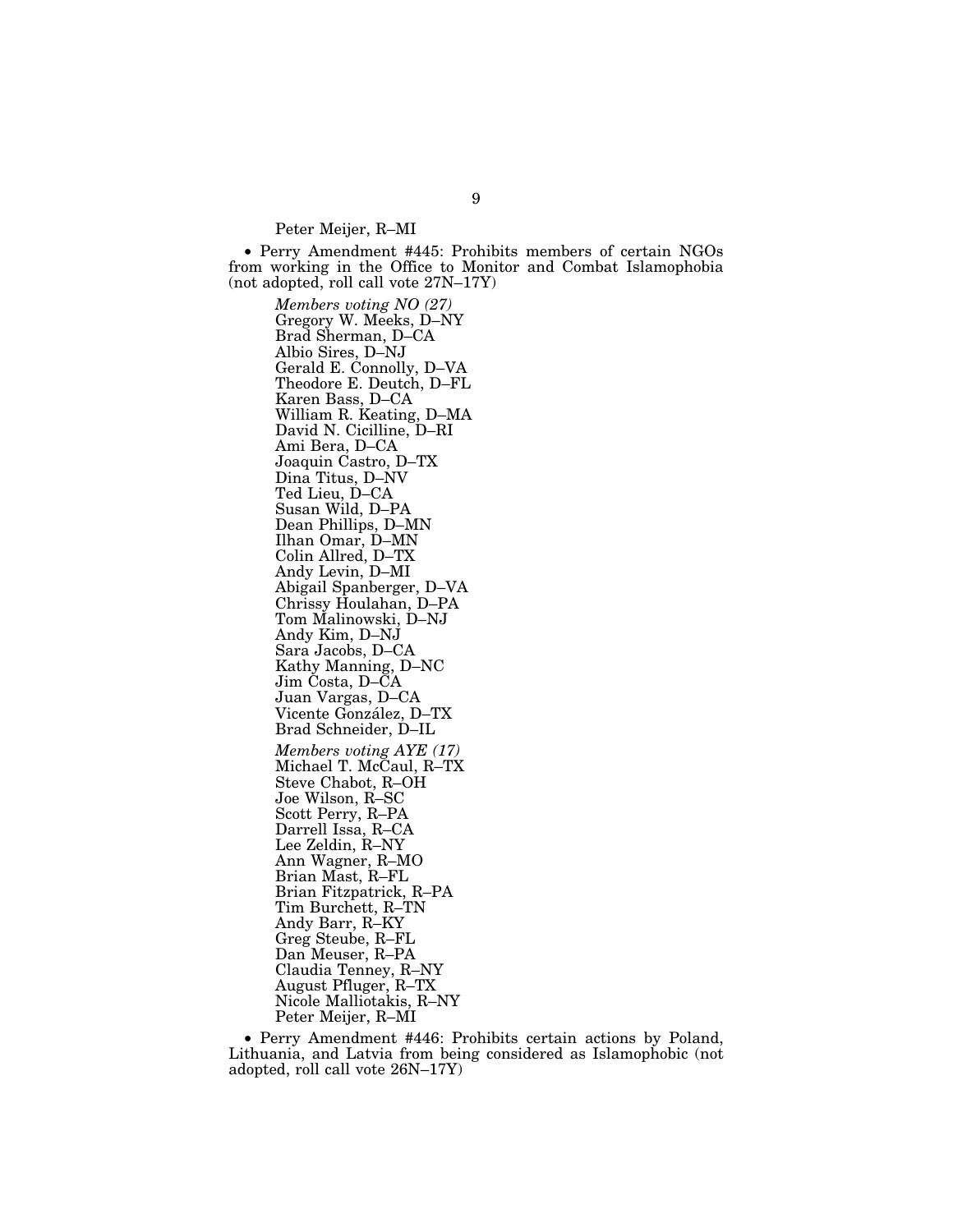*Members voting NO (26)*  Gregory W. Meeks, D–NY Brad Sherman, D–CA Albio Sires, D–NJ Gerald E. Connolly, D–VA Theodore E. Deutch, D–FL Karen Bass, D–CA William R. Keating, D–MA David N. Cicilline, D–RI Ami Bera, D–CA Joaquin Castro, D–TX Dina Titus, D–NV Ted Lieu, D–CA Susan Wild, D–PA Dean Phillips, D–MN Ilhan Omar, D–MN Colin Allred, D–TX Andy Levin, D–MI Abigail Spanberger, D–VA Chrissy Houlahan, D–PA Tom Malinowski, D–NJ Andy Kim, D–NJ Sara Jacobs, D–CA Kathy Manning, D–NC Jim Costa, D–CA Juan Vargas, D–CA Brad Schneider, D–IL *Members voting AYE (17)*  Michael T. McCaul, R–TX Steve Chabot, R–OH Joe Wilson, R–SC Scott Perry, R–PA Darrell Issa, R–CA Lee Zeldin, R–NY Ann Wagner, R–MO Brian Mast, R–FL Brian Fitzpatrick, R–PA Tim Burchett, R–TN Andy Barr, R–KY Greg Steube, R–FL Dan Meuser, R–PA Claudia Tenney, R–NY August Pfluger, R–TX Nicole Malliotakis, R–NY Peter Meijer, R–MI

• Perry Amendment #1: Sense of Congress (not adopted, roll call vote 28N–15Y)

*Members voting NO (28)*  Gregory W. Meeks, D–NY Brad Sherman, D–CA Albio Sires, D–NJ Gerald E. Connolly, D–VA Theodore E. Deutch, D–FL Karen Bass, D–CA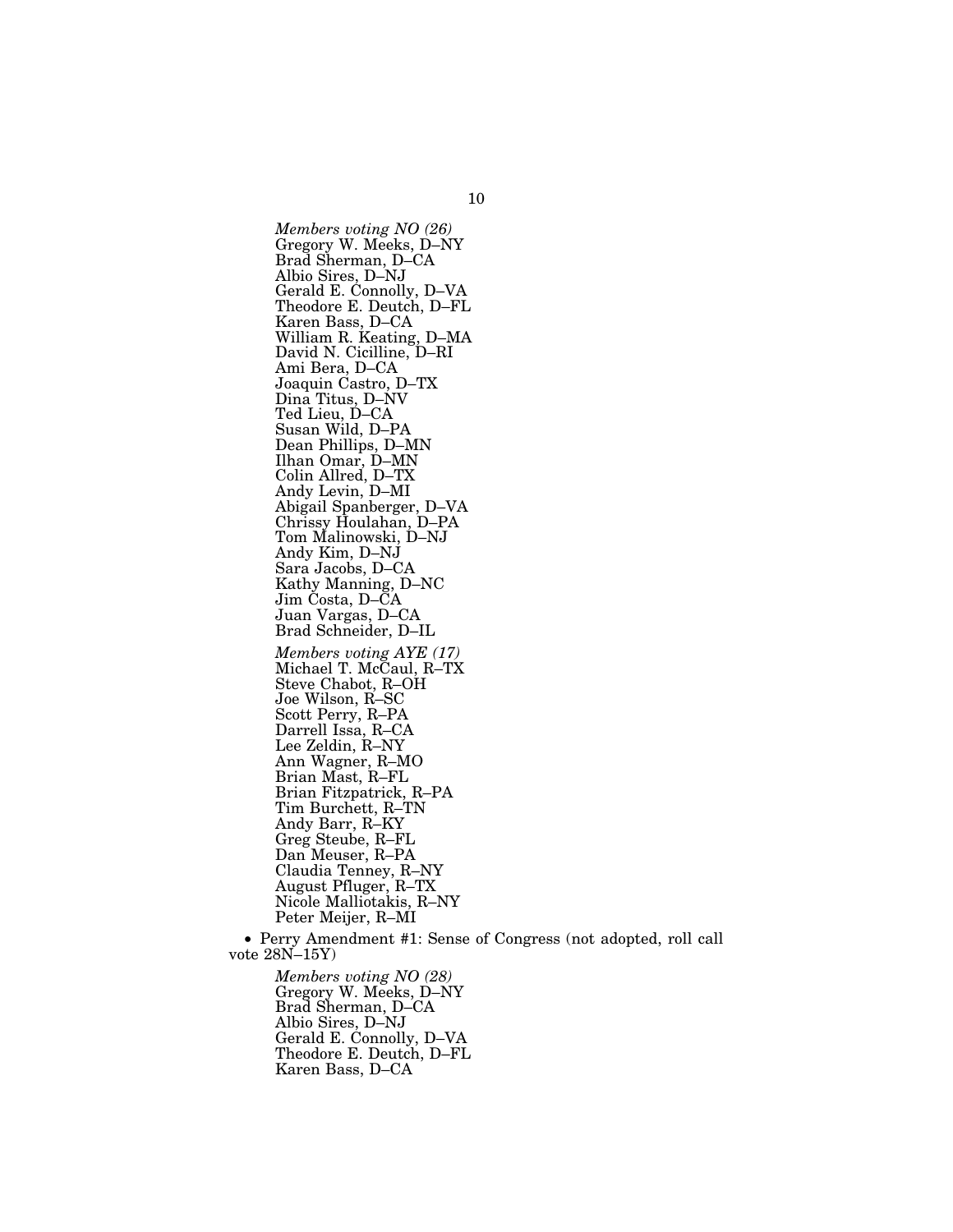William R. Keating, D–MA David N. Cicilline, D–RI Ami Bera, D–CA Joaquin Castro, D–TX Dina Titus, D–NV Ted Lieu, D–CA Susan Wild, D–PA Dean Phillips, D–MN Ilhan Omar, D–MN Colin Allred, D–TX Andy Levin, D–MI Abigail Spanberger, D–VA Chrissy Houlahan, D–PA Tom Malinowski, D–NJ Andy Kim, D–NJ Sara Jacobs, D–CA Kathy Manning, D–NC Jim Costa, D–CA Juan Vargas, D–CA Vicente González, D-TX Brad Schneider, D–IL Peter Meijer, R–MI *Members voting AYE (15)*  Michael T. McCaul, R–TX Steve Chabot, R–OH Joe Wilson, R–SC Scott Perry, R–PA Lee Zeldin, R–NY Ann Wagner, R–MO Brian Mast, R–FL Brian Fitzpatrick, R–PA Tim Burchett, R–TN Andy Barr, R–KY Greg Steube, R–FL Dan Meuser, R–PA Claudia Tenney, R–NY August Pfluger, R–TX Nicole Malliotakis, R–NY

• H.R. 5665 was ordered favorably reported, as amended, to the House of Representatives (roll call vote 27Y–16N).

*Members voting AYE (27)*  Gregory W. Meeks, D–NY Brad Sherman, D–CA Albio Sires, D–NJ Gerald E. Connolly, D–VA Theodore E. Deutch, D–FL Karen Bass, D–CA William R. Keating, D–MA David N. Cicilline, D–RI Ami Bera, D–CA Joaquin Castro, D–TX Dina Titus, D–NV Ted Lieu, D–CA Susan Wild, D–PA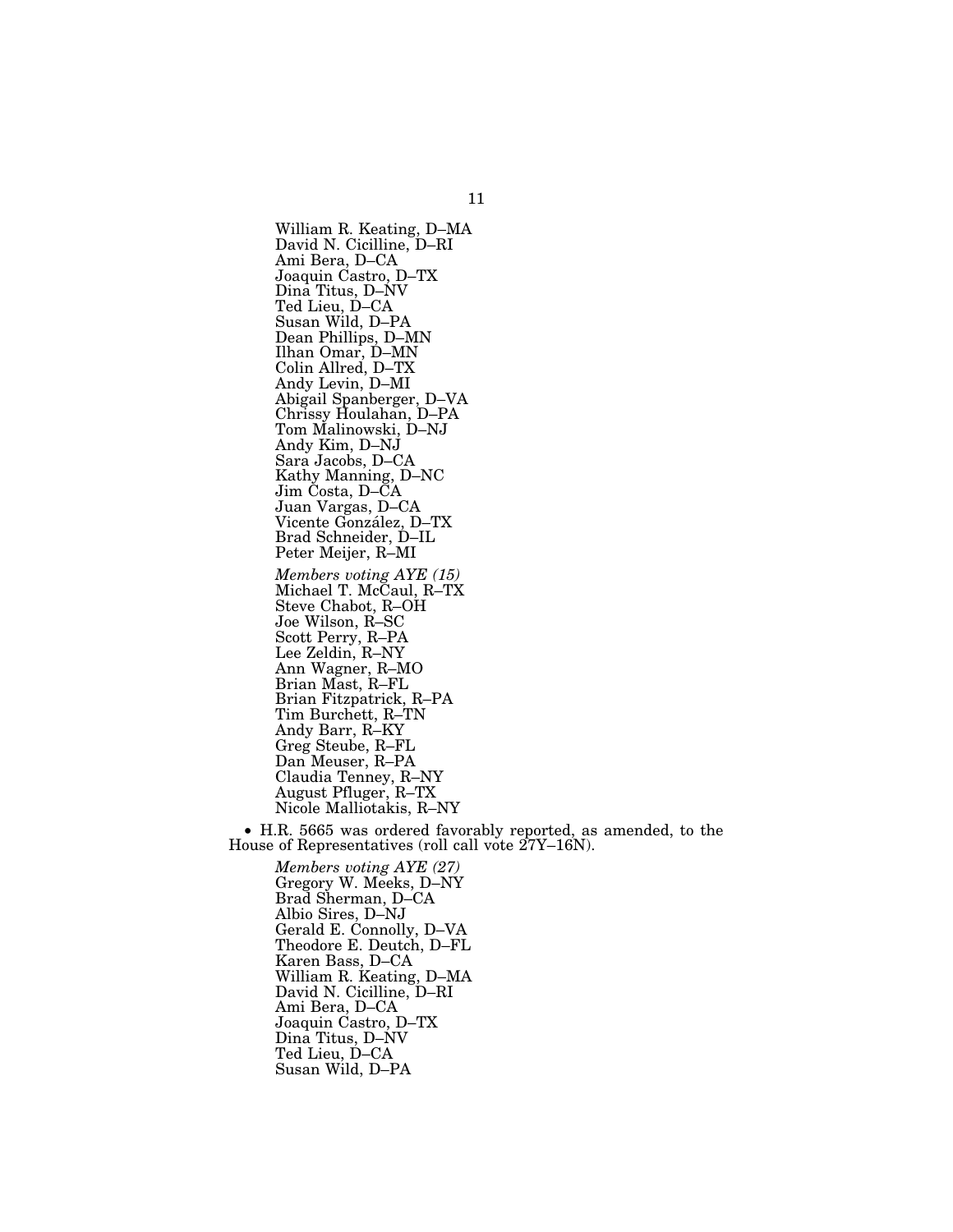Dean Phillips, D–MN Ilhan Omar, D–MN Colin Allred, D–TX Andy Levin, D–MI Abigail Spanberger, D–VA Chrissy Houlahan, D–PA Tom Malinowski, D–NJ Andy Kim, D–NJ Sara Jacobs, D–CA Kathy Manning, D–NC Jim Costa, D–CA Juan Vargas, D–CA Vicente González, D-TX Brad Schneider, D–IL *Members voting NO (16)*  Michael T. McCaul, R–TX Steve Chabot, R–OH Joe Wilson, R–SC Scott Perry, R–PA Lee Zeldin, R–NY Ann Wagner, R–MO Brian Mast, R–FL Brian Fitzpatrick, R–PA Tim Burchett, R–TN Andy Barr, R–KY Greg Steube, R–FL Dan Meuser, R–PA Claudia Tenney, R–NY August Pfluger, R–TX Nicole Malliotakis, R–NY Peter Meijer, R–MI

#### COMMITTEE OVERSIGHT FINDINGS

In compliance with Clause  $3(c)(1)$  of rule XIII of the Rules of the House of Representatives, the Committee reports that the findings and recommendations of the Committee, based on oversight activities under Clause  $2(b)(1)$  of rule X of the House of Representatives, are incorporated in the descriptive portions of this report, particularly in the "Purpose of Legislation," "Background and Need for Legislation," and "Section-by-Section Analysis" sections.

## NEW BUDGET AUTHORITY, TAX EXPENDITURES, AND FEDERAL MANDATES

In compliance with clause  $3(c)(2)$  of House Rule XIII and the Unfunded Mandates Reform Act (P.L. 104–4), the committee adopts as its own the estimate of new budget authority, entitlement authority, tax expenditure or revenues, and Federal mandates contained in the cost estimate prepared by the Director of the Congressional Budget Office pursuant to section 402 of the Congressional Budget Act of 1974.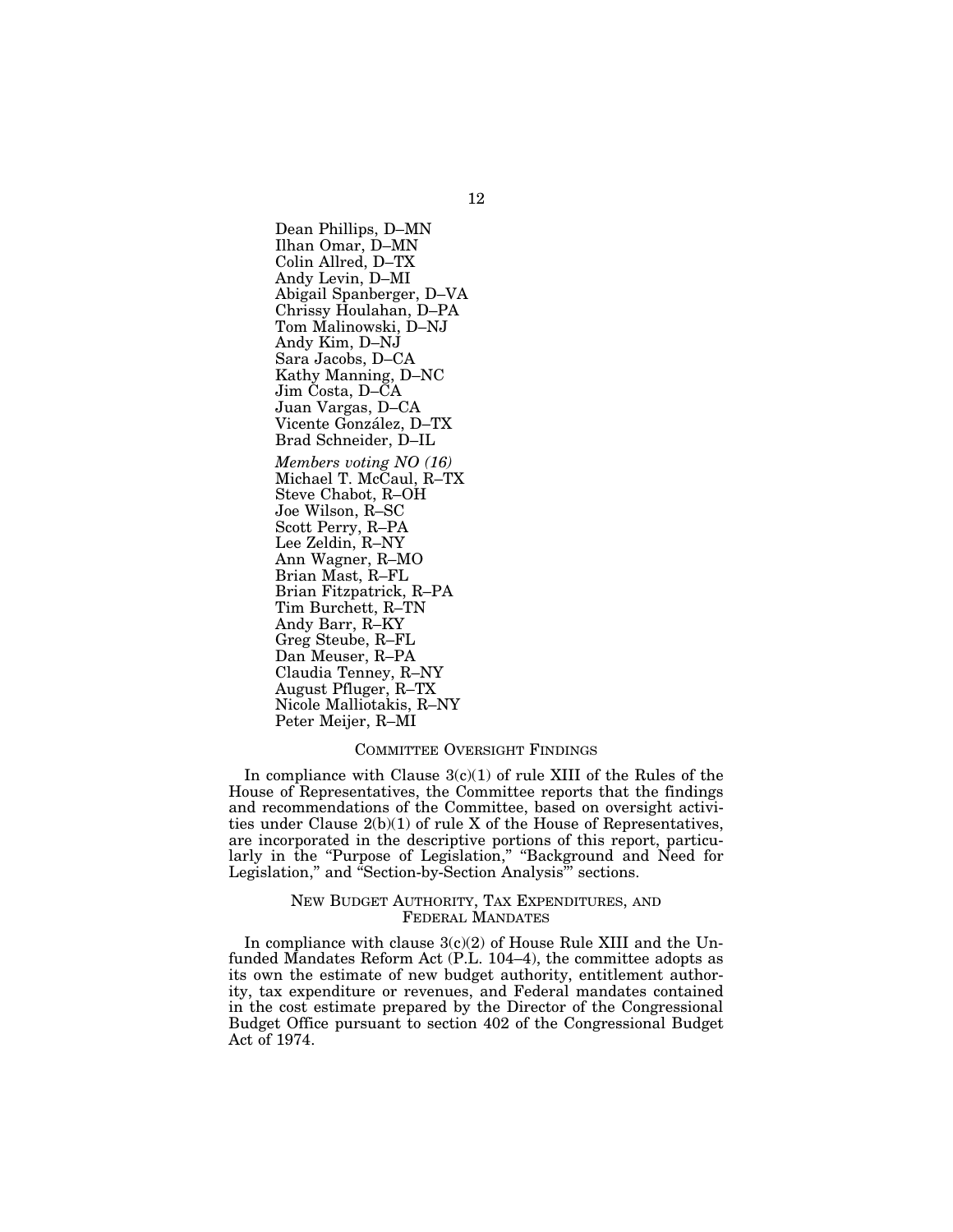#### CONGRESSIONAL BUDGET OFFICE COST ESTIMATE

With respect to the requirements of clause  $3(c)(2)$  of rule XIII of the Rules of the House of Representatives and section 308(a) of the Congressional Budget Act of 1974 and with respect to requirements of clause  $(3)(c)(3)$  of rule XIII of the Rules of the House of Representatives and section 402 of the Congressional Budget Act of 1974, the Committee has requested but not received a cost estimate for this bill from the Director of Congressional Budget Office. The Committee adopts as its own cost estimate the forthcoming cost estimate of the Director of the Congressional Budget Office, should such cost estimate be made available before House passage of the bill.

#### NON-DUPLICATION OF FEDERAL PROGRAMS

Pursuant to clause  $3(c)(5)$  of House Rule XIII, the committee states that no provision of this bill establishes or reauthorizes a program of the Federal Government known to be duplicative of another Federal program, a program that was included in any report from the Government Accountability Office to Congress pursuant to section 21 of Public Law 111–139, or a program related to a program identified in the most recent Catalog of Federal Domestic Assistance.

#### PERFORMANCE GOALS AND OBJECTIVES

The Act is intended to create a dedicated office at the State Department that can report on, and counter, acts of violence and discrimination against Muslim communities abroad. The key performance goal associated with this objective is for Congress to receive enhanced reporting on Islamophobia and to establish a dedicated State Department office to combat Islamophobia around the world.

### CONGRESSIONAL ACCOUNTABILITY ACT

H.R. 5665 does not apply to terms and conditions of employment or to access to public services or accommodations within the legislative branch.

#### NEW ADVISORY COMMITTEES

H.R. 5665 does not establish or authorize any new advisory committees.

#### EARMARK IDENTIFICATION

H.R. 5665 contains no congressional earmarks, limited tax benefits, or limited tariff benefits as described in clauses 9(e), 9(f), and 9(g) of House Rule XXI.

## SECTION-BY-SECTION ANALYSIS

#### *Section 1. Short title*

## *Section 2. Authorization for establishment of Office to Monitor and Combat Islamophobia*

This section provides the authorization for the establishment of an Office to Monitor and Combat Islamophobia at the State De-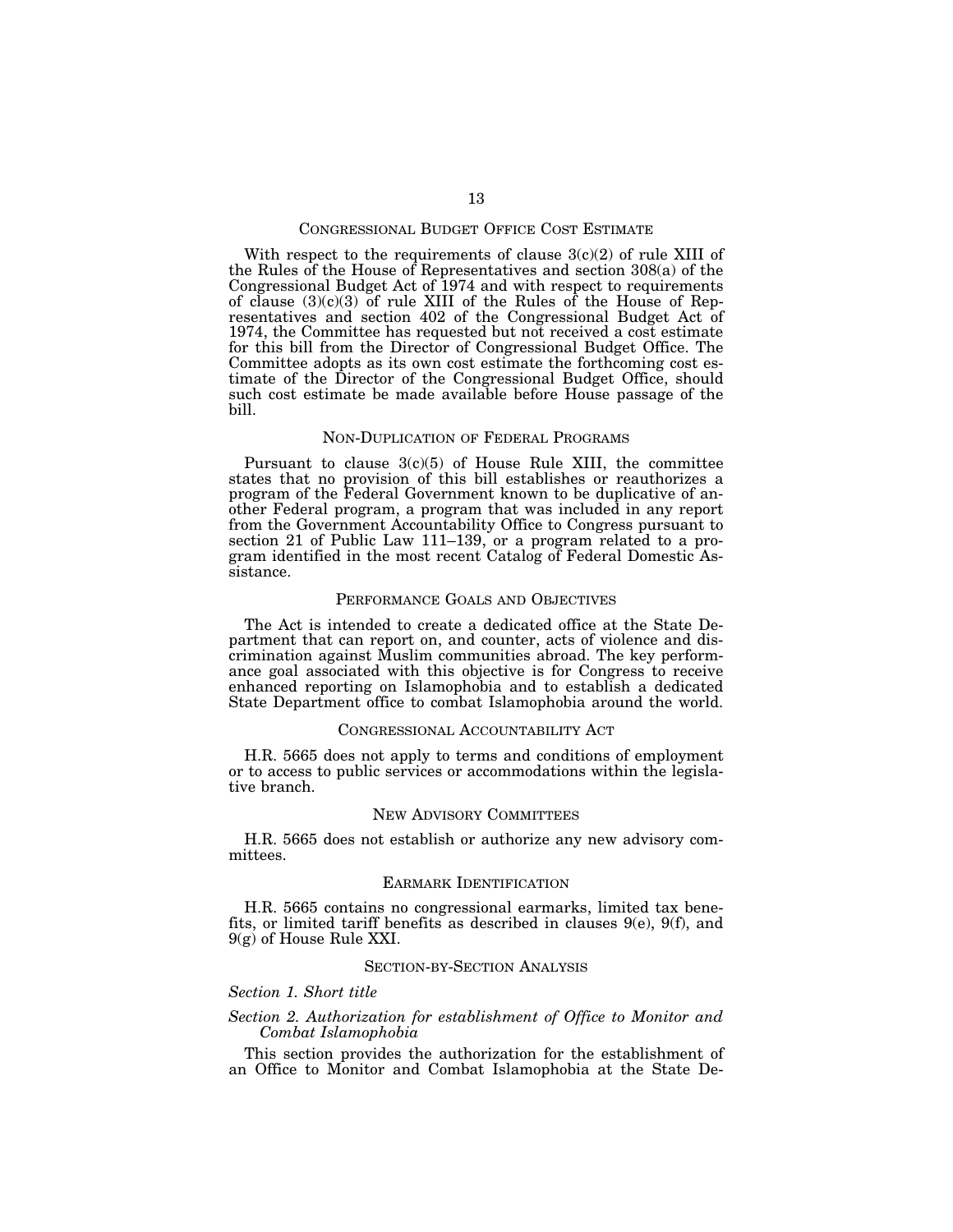partment. It also provides the authority to the Secretary of State to appoint a Special Envoy for Monitoring and Combating Islamophobia.

*Section 3. Inclusion in Department of State annual reports of information concerning acts of Islamophobia in foreign countries* 

This section requires the State Department to include in annual country reports on human rights practices reporting on the abuse of Muslim communities and individuals around the world.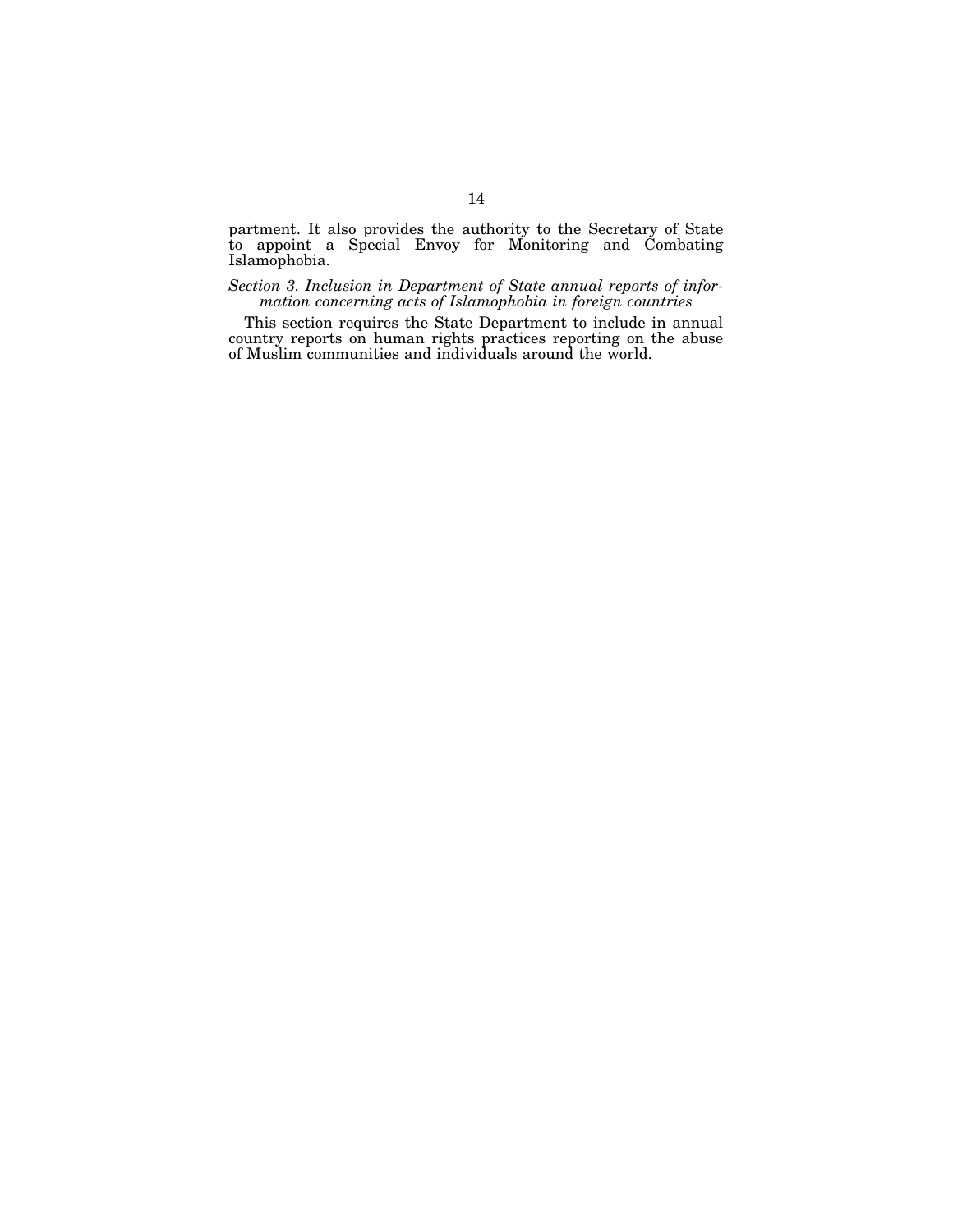## DISSENTING VIEWS

All of us on the Committee on Foreign Affairs deplore and condemn anti-Muslim persecution, everywhere and anywhere. No one should ever be attacked or denied their human rights or dignity because of their religious faith. But serious, ongoing attempts at monitoring and combating persecution are preferable to rushed, partisan efforts that amount to nothing more than divisive window dressing.

All of us are committed to opposing the heinous acts of violence we have seen directed at Muslims around the world. We were horrified and outraged by the 2016 shooting in a Swiss Islamic center, the 2017 attack during evening prayers at a Quebec mosque, and the 2019 attack on two mosques in Christchurch, New Zealand that killed 51 people. The hateful perpetrators of violence against Muslims must be prosecuted and punished.

That commitment, however, must also apply when the perpetrators are foreign regimes, and especially when those crimes rise to the level of genocide. The genocide committed by the Burmese military against the Rohingya Muslims starting in late 2016 involved some of the most disturbing and heartbreaking atrocities of our generation. Hundreds of thousands of Rohingya are still displaced, homeless, and vulnerable.

Today—at this very moment—the Chinese Communist Party is committing genocide against Uyghur Muslims. Somewhere between one and three million are held in camps. They are being exploited for slave labor and suffering systematic sexual violence. Families are being torn apart, and the CCP prohibits parents from teaching their Islamic faith to their children. Women are suffering forced sterilization and forced abortion, as part of a concerted campaign to suppress Uyghur Muslim birth rates.

Members on our side of the aisle take a back seat to no one in our efforts to combat these anti-Muslim atrocities. In fact, many of us are frustrated that House Democrat Leadership caved to the Biden Administration's efforts to delay a strong U.S. response to the Uyghur Muslim genocide, rather than sending the bipartisan, Senate-passed Uyghur Forced Labor Prevention Act to the President's desk last week. Even that dilatory step was only taken after the press highlighted that House leadership had been sitting on the unanimously passed Senate bill for five months, as well as the House companion that passed this chamber 406 to 3 last year.

The deliberately partisan bill before us today has no Republican cosponsors, and committee Democrats made no effort to work toward a mutually agreeable approach prior to markup. It seems less like a serious legislative effort to enact a necessary law, than a rushed, partisan sop to the most progressive wing of the Democrat party.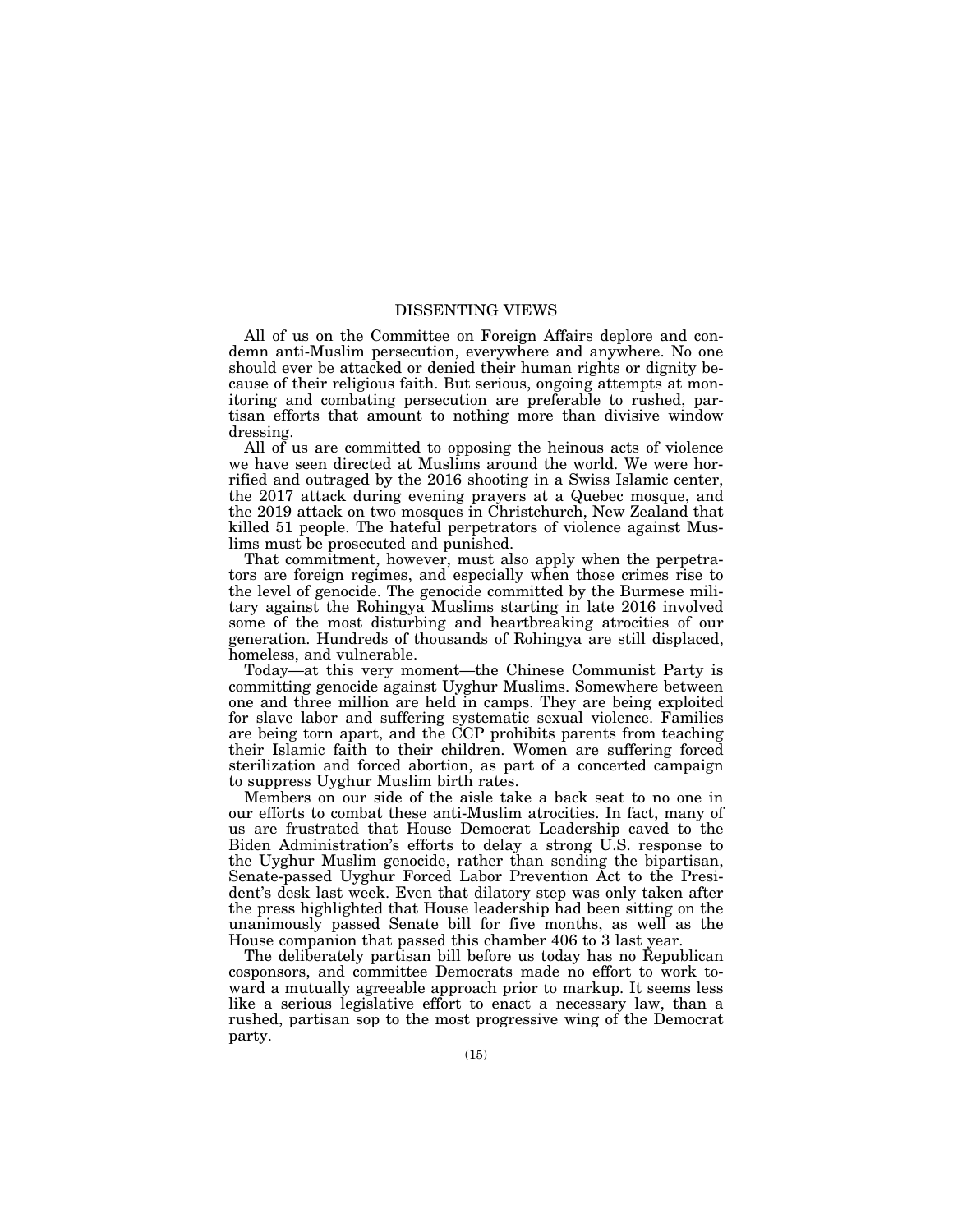The bill does not condemn persecution or gross violations of internationally recognized human rights against Muslims, and Democrats voted down an amendment that would have appropriately focused the new office's efforts of the plight of the Uyghurs and Rohingya, in particular.

Instead, H.R. 5665, creates a duplicative office and a new special envoy position in the State Department, which it charges with combating ''Islamophobia and Islamophobic incitement,'' two deliberately vague terms that appear nowhere in federal statute and are defined nowhere in the bill.

This partisan proposal is not addressing genuine—or even claimed—shortcomings in the State Department's human rights and religious freedom efforts on behalf of persecuted Muslims around the world. Those efforts are already robust and on par with State's efforts on behalf of persecuted Christians and other religious adherents, who also do not have their own special envoys. Monitoring and reporting are already detailed and occur regularly, carried out by human rights officers at our embassies around the world, as well as by State's Bureau of Democracy, Human Rights, and Labor, its Office of International Religious Freedom, and the United States Commission on International Religious Freedom. The current nominee to serve as the Special Envoy for International Religious Freedom, Rashad Hussein, is a prominent Muslim-American. The annual Country Reports on Human Rights Practices include detailed country-specific narratives of human rights violations targeting Muslims. The annual Report on International Religious Freedom describes in detail the count1y-specific challenges and abuses faced by Muslims because of their faith, as well as U.S. Government policy and engagement to address such challenges.

Creating a new envoy and office would duplicate these preexisting efforts and futher fragment the human rights advocacy conducted by U.S. diplomats, increasing the potential for conflict and delays in policy formulation and clearances. Further, the State Department requested extensive changes to the bill, which have not been incorporated into the bill text.

The deliberate absence of key definitions for unprecedented statutory terms is troubling. At markup, committee Democrats rejected all efforts to clarify what does or does not constitute ''Islamophobia and Islamophobic incitement.'' The Chairman himself stated that such determinations should be left completely up to "relevant actors at the State Department." But unlike "gross violations of internationally recognized human rights,'' which has a statutory pedigree, State has no experience or competence in assessing ''phobias''' or other subjective states of mind.

As Representatives Chabot and Zeldin, among others, have pointed out, there are genuine concerns that the vague, undefined terms of the bill could capture legitimate speech and make critics of radical Islamist extremism the targets of the new special envoy and its office. The envoy and office could proceed with a partisan agenda and single out groups, governments, and individuals who do not share their political inclinations. Sadly, committee markup provided ample evidence for such concern, with Democrat Members ir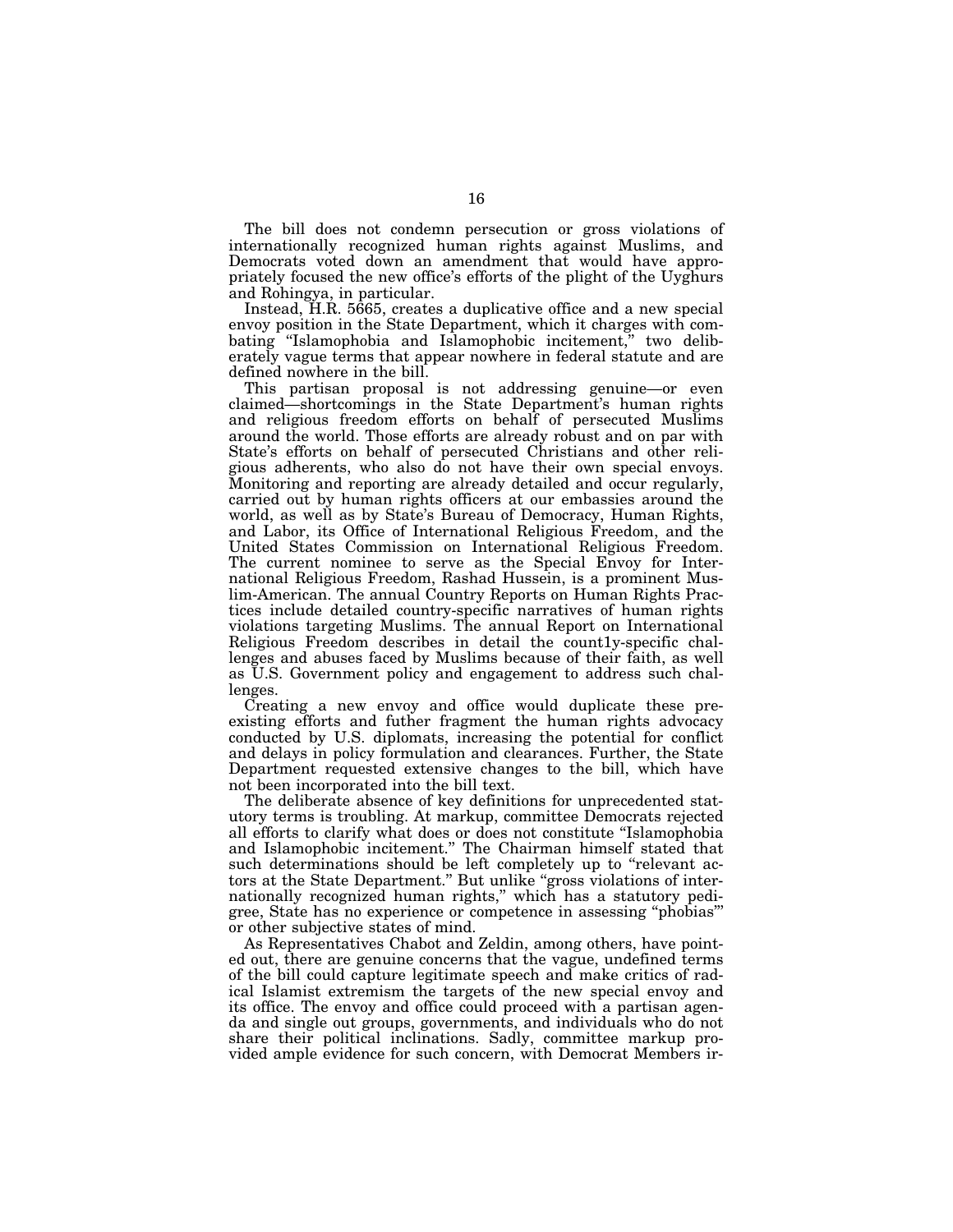responsibly referring to Republican amendments as ''Islamophobic and racist<sup>"</sup> and to Republicans as "violently Islamophobic."

When, in isolated cases, the teachings of Islam are invoked to justify acts of terror, the demeaning treatment of women, anti-Semitic or anti-Israel incitement (including in school texbooks), and other troubling occurrences, that use should be condemned without fear that such criticism will be labeled ''Islamophobic'' by official U.S. government representatives.

In sum, the Democrat majority deliberately ignored requests by the State Department and Republican members of Congress to address real redundancies and ambiguities in Representative Omar's bill. They appear determined to proceed with a divisive partisan charade, rather than to stand together in opposing anti-Muslim violence and persecution that all of us deplore. The bill is deeply flawed and should be strongly opposed.

> MICHAEL T. MCCAUL, *Ranking Member.*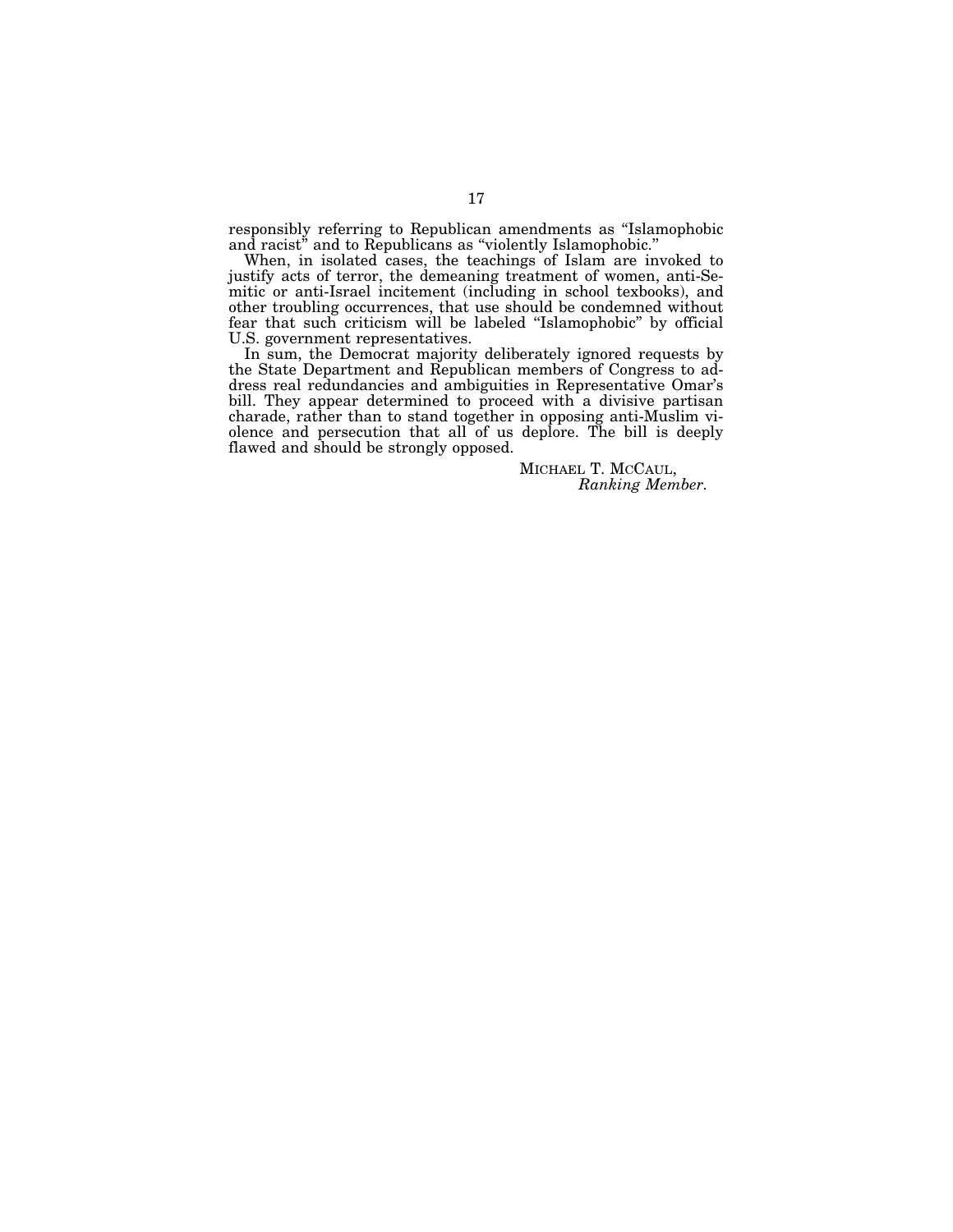CHANGES IN EXISTING LAW MADE BY THE BILL, AS REPORTED

In compliance with clause 3(e) of rule XIII of the Rules of the House of Representatives, changes in existing law made by the bill, as reported, are shown as follows (existing law proposed to be omitted is enclosed in black brackets, new matter is printed in italics, and existing law in which no change is proposed is shown in roman):

## **STATE DEPARTMENT BASIC AUTHORITIES ACT OF 1956**

\* \* \* \* \* \* \*

TITLE I—BASIC AUTHORITIES GENERALLY

\* \* \* \* \* \* \*

#### *SEC. 64. MONITORING AND COMBATING ISLAMOPHOBIA.*

*(a) OFFICE TO MONITOR AND COMBAT ISLAMOPHOBIA.—* 

*(1) ESTABLISHMENT.—The Secretary of State shall establish within the Department of State an Office to Monitor and Combat Islamophobia (in this section referred to as the ''Office'').* 

*(2) HEAD OF OFFICE.—* 

*(A) SPECIAL ENVOY FOR MONITORING AND COMBATING ISLAMOPHOBIA.—The head of the Office shall be the Special Envoy for Monitoring and Combating Islamophobia (in this section referred to as the ''Special Envoy'').* 

*(B) APPOINTMENT OF SPECIAL ENVOY.—The President, by and with the advice and consent of the Senate shall appoint the Special Envoy. If the President determines that such is appropriate, the President may appoint the Special Envoy from among officers and employees of the Department of State. The Secretary of State may allow such officer or employee to retain the position (and the responsibilities associated with such position) held by such officer or employee prior to such appointment.* 

*(b) PURPOSE OF OFFICE.—Upon establishment, the Office shall assume primary responsibility for the following:* 

*(1) Monitoring and combating acts of Islamophobia and Islamophobic incitement that occur in foreign countries.* 

*(2) Coordinating and assisting in the preparation of that portion of the reports required by paragraph (9) of section 116(d) and subsection (k) of section 502B of the Foreign Assistance Act of 1961 (22 U.S.C. 2151n(d) and 2304) relating to an assessment and description of the nature and extent of acts of Islamophobia and Islamophobic incitement.* 

*(3) Coordinating and assisting in the preparation of that portion of the report required by clause (viii) of section*  $102(b)(I)(A)$ *of the International Religious Freedom Act of 1998 (22 U.S.C. 6412(b)(1)(A)) relating to an assessment and description of the nature and extent of acts of Islamophobia and Islamophobic incitement.* 

*(c) CONSULTATIONS.—The Special Envoy shall consult with domestic and international nongovernmental organizations and multi-*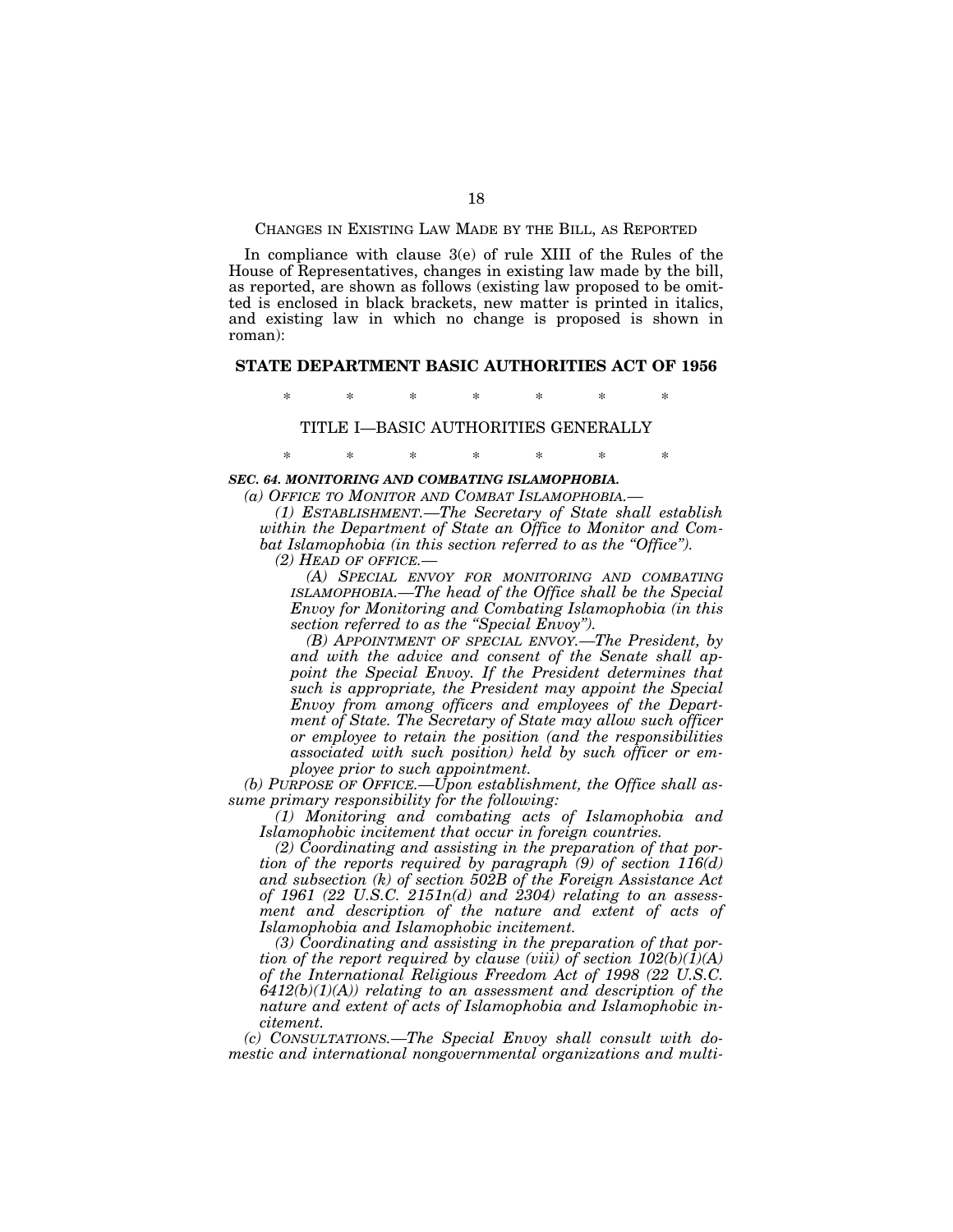*lateral organizations and institutions, as the Special Envoy considers appropriate, to carry out this section.* 

*\* \* \* \* \* \* \** 

#### **FOREIGN ASSISTANCE ACT OF 1961**

\* \* \* \* \* \* \*

## PART I

CHAPTER 1—POLICY; DEVELOPMENT ASSISTANCE AUTHORIZATIONS

\* \* \* \* \* \* \* SEC. 116. HUMAN RIGHTS.—(a) No assistance may be provided under this part to the government of any country which engages in a consistent pattern of gross violations of internationally recognized human rights, including torture or cruel, inhuman, or degrading treatment or punishment, prolonged detention without charges, causing the disappearance of persons by the abduction and clandestine detention of those persons, or other flagrant denial of the right to life, liberty, and the security of person, unless such assistance will directly benefit the needy people in such country.

(b) In determining whether this standard is being met with regard to funds allocated under this part, the Committee on Foreign Relations of the Senate or the Committee on Foreign Affairs of the House of Representatives may require the Administrator primarily responsible for administering part I of this Act to submit in writing information demonstrating that such assistance will directly benefit the needy people in such country, together with a detailed explanation of the assistance to be provided (including the dollar amounts of such assistance) and an explanation of how such assistance will directly benefit the needy people in such country. If either committee or either House of Congress disagrees with the Administrator's justification it may initiate action to terminate assistance to any country by a concurrent resolution under section 617 of this Act.

(b) No assistance may be provided to any government failing to take appropriate and adequate measures, within their means, to protect children from exploitation, abuse or forced conscription into military or paramilitary services.

(c) In determining whether or not a government falls within the provisions of subsection (a) and in formulating development assistance programs under this part, the Administrator shall consider, in consultation with the Assistant Secretary of State for Democracy, Human Rights, and Labor and in consultation with the Ambassador at Large for International Religious Freedom—

(1) the extent of cooperation of such government in permitting an unimpeded investigation of alleged violations of internationally recognized human rights by appropriate international organizations, including the International Committee of the Red Cross, or groups or persons acting under the authority of the United Nations or of the Organization of American States;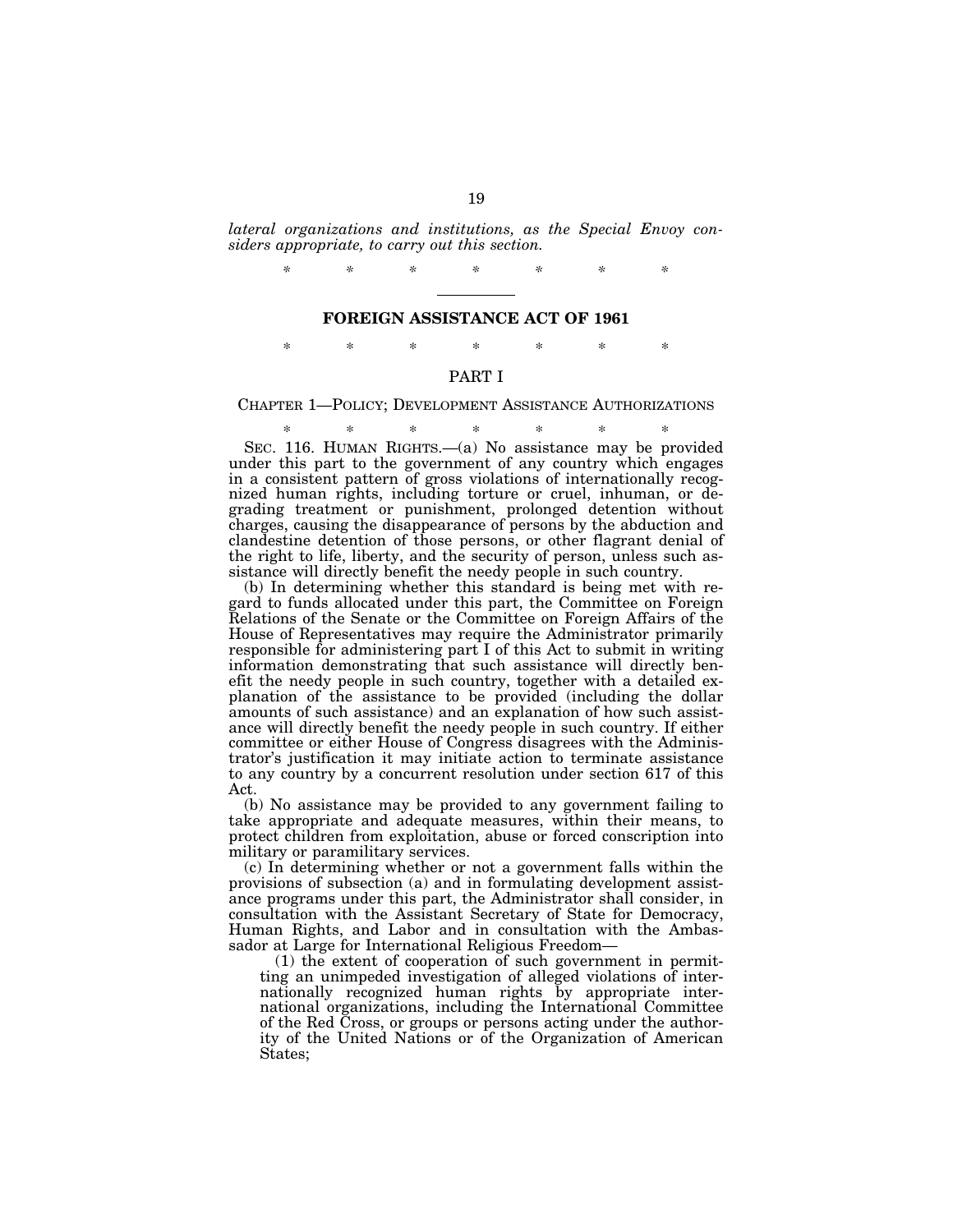(2) specific actions which have been taken by the President or the Congress relating to multilateral or security assistance to a less developed country because of the human rights practices or policies of such country; and

(3) whether the government—

(A) has engaged in or tolerated particularly severe violations of religious freedom, as defined in section 3 of the International Religious Freedom Act of 1998; or

(B) has failed to undertake serious and sustained efforts to combat particularly severe violations of religious freedom (as defined in section 3 of the International Religious Freedom Act of 1998), when such efforts could have been reasonably undertaken.

(d) The Secretary of State shall transmit to the Speaker of the House of Representatives and the Committee on Foreign Relations of the Senate, by February 25 of each year, a full and complete report regarding—

(1) the status of internationally recognized human rights, within the meaning of subsection (a)—

(A) in countries that receive assistance under this part, and

(B) in all other foreign countries which are members of the United Nations and which are not otherwise the subject of a human rights report under this Act;

(2) wherever applicable, practices regarding coercion in population control, including coerced abortion and involuntary sterilization;

(3) the status of child labor practices in each country, including—

(A) whether such country has adopted policies to protect children from exploitation in the workplace, including a prohibition of forced and bonded labor and policies regarding acceptable working conditions; and

(B) the extent to which each country enforces such policies, including the adequacy of the resources and oversight dedicated to such policies;

(4) the votes of each member of the United Nations Commission on Human Rights on all country-specific and thematic resolutions voted on at the Commission's annual session during the period covered during the preceding year;

 $(5)$  the extent to which each country has extended protection to refugees, including the provision of first asylum and resettlement;

(6) the steps the Administrator has taken to alter United States programs under this part in any country because of human rights considerations;

(7) wherever applicable, violations of religious freedom, including particularly severe violations of religious freedom (as defined in section 3 of the International Religious Freedom Act of 1998);

(8) wherever applicable, a description of the nature and extent of acts of anti-Semitism and anti-Semitic incitement that occur during the preceding year, including descriptions of—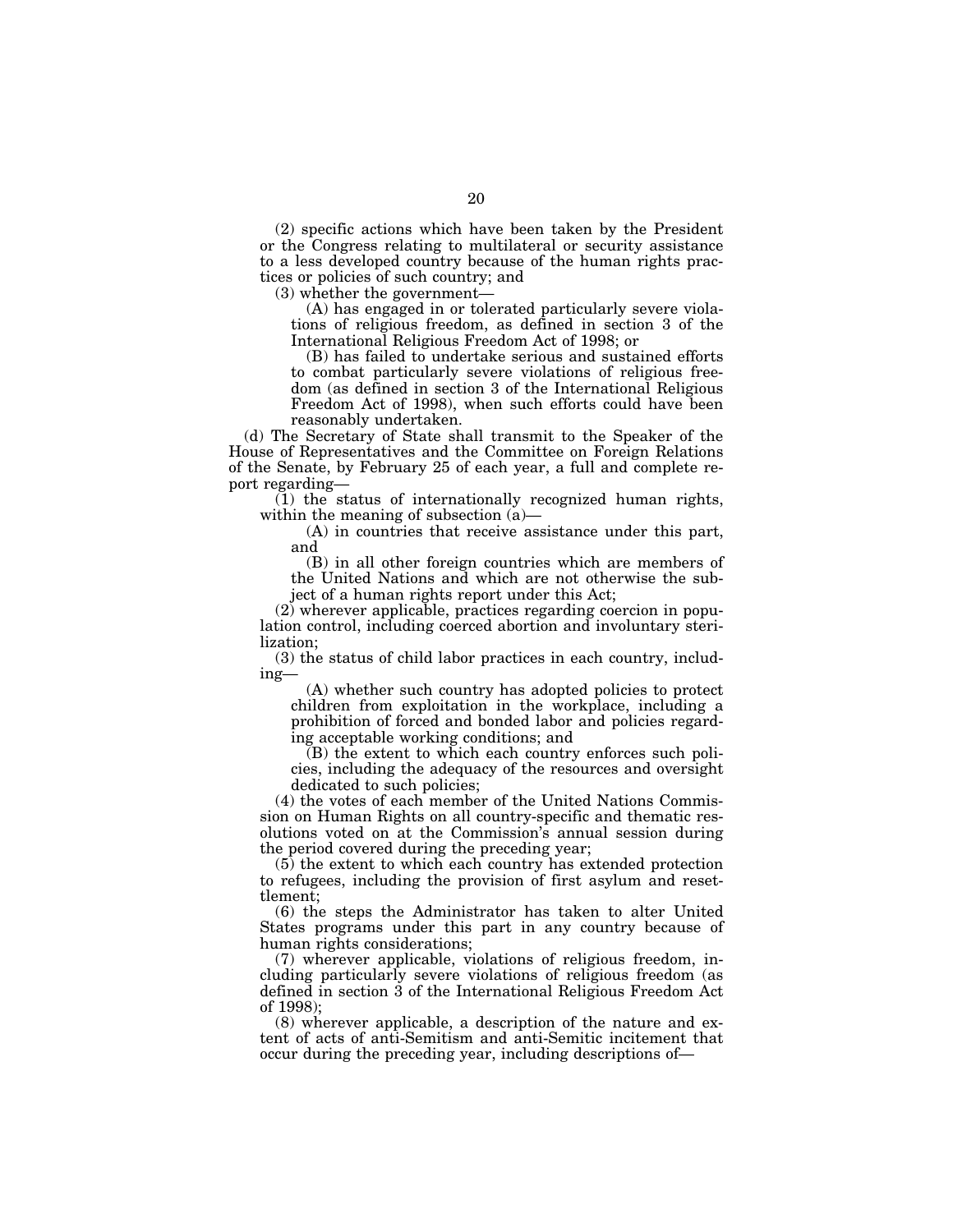(A) acts of physical violence against, or harassment of Jewish people, and acts of violence against, or vandalism of Jewish community institutions, including schools, synagogues, and cemeteries;

(B) instances of propaganda in government and nongovernment media that attempt to justify or promote racial hatred or incite acts of violence against Jewish people;

(C) the actions, if any, taken by the government of the country to respond to such violence and attacks or to eliminate such propaganda or incitement;

(D) the actions taken by such government to enact and enforce laws relating to the protection of the right to religious freedom of Jewish people; and

(E) the efforts of such government to promote anti-bias and tolerance education;

*(9) wherever applicable, a description of the nature and extent of acts of Islamophobia and Islamophobic incitement that occur during the preceding year, including descriptions of—* 

*(A) acts of physical violence against, or harassment of, Muslim people, and acts of violence against, or vandalism of, Muslim community institutions, including schools, mosques, and cemeteries;* 

*(B) instances of propaganda in government and nongovernment media that attempt to justify or promote racial hatred or incite acts of violence against Muslim people;* 

*(C) the actions, if any, taken by the government of the country to respond to such violence and attacks or to eliminate such propaganda or incitement;* 

*(D) the actions taken by such government to enact and enforce laws relating to the protection of the right to religious freedom of Muslim people;* 

*(E) the efforts of such government to promote anti-bias and tolerance education; and* 

*(F) any instances of forced labor, reeducation, or the presence of concentration camps, such as those targeting the Uyghurs in the Xinjiang Province of the People's Republic of China;* 

 $(9)$  (10) wherever applicable, consolidated information regarding the commission of war crimes, crimes against humanity, and evidence of acts that may constitute genocide (as defined in article 2 of the Convention on the Prevention and Punishment of the Crime of Genocide and modified by the United States instrument of ratification to that convention and section 2(a) of the Genocide Convention Implementation Act of 1987);

 $[(10)]$   $(11)$  for each country with respect to which the report indicates that extrajudicial killings, torture, or other serious violations of human rights have occurred in the country, the extent to which the United States has taken or will take action to encourage an end to such practices in the country;

 $[(11)]$   $(I2)(A)$  wherever applicable, a description of the nature and extent—

(i) of the compulsory recruitment and conscription of individuals under the age of 18 by armed forces of the government of the country, government-supported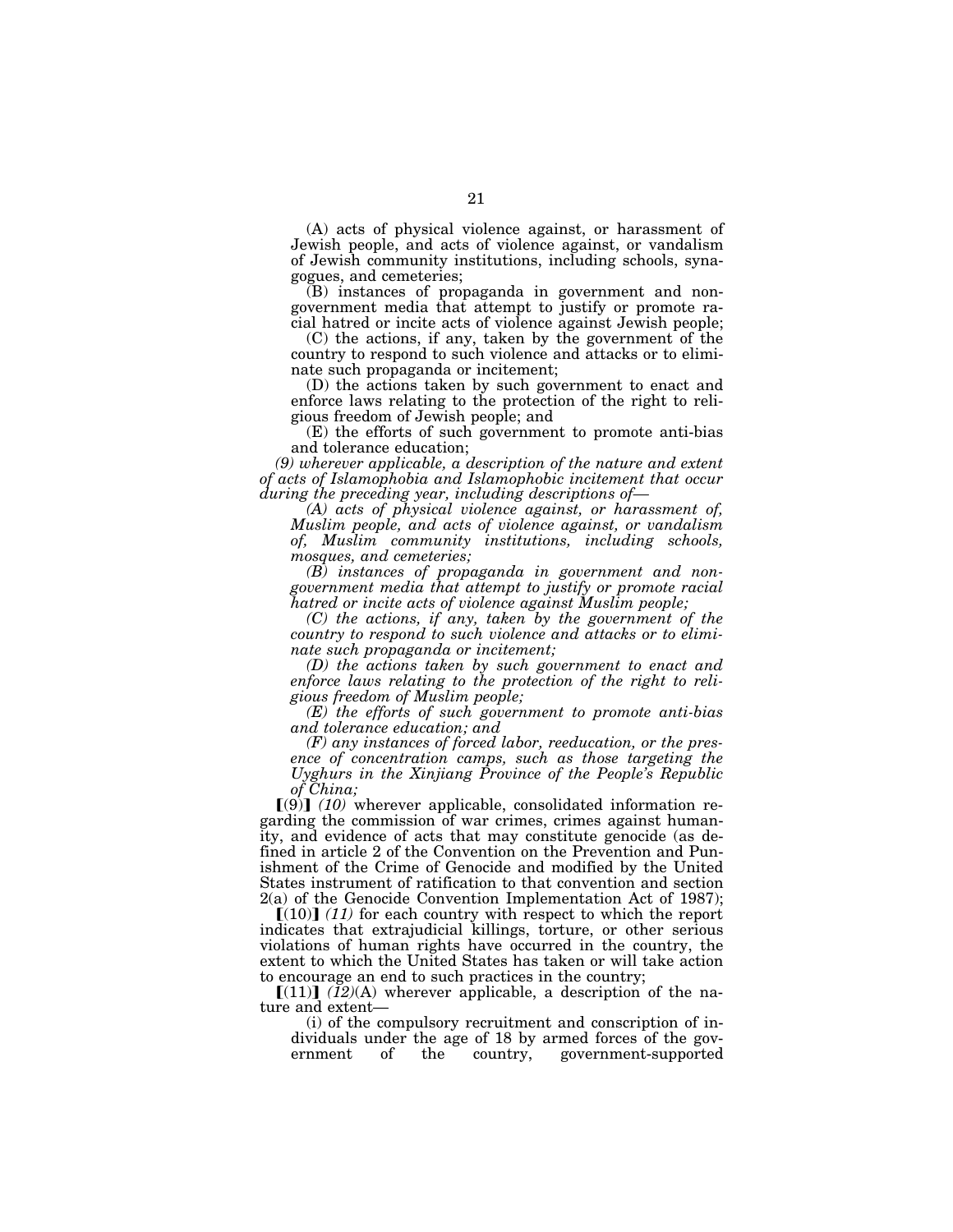paramilitaries, or other armed groups, and the participation of such individuals in such groups; and

(ii) that such individuals take a direct part in hostilities; (B) what steps, if any, taken by the government of the country to eliminate such practices;

(C) such other information related to the use by such government of individuals under the age of 18 as soldiers, as determined to be appropriate by the Secretary; and

 $\llbracket (12) \rrbracket$  *(13)* wherever applicable-

(A) a description of the status of freedom of the press, including initiatives in favor of freedom of the press and efforts to improve or preserve, as appropriate, the independence of the media, together with an assessment of progress made as a result of those efforts;

 $(\overrightarrow{B})$  an identification of countries in which there were violations of freedom of the press, including direct physical attacks, imprisonment, indirect sources of pressure, and censorship by governments, military, intelligence, or police forces, criminal groups, or armed extremist or rebel groups; and

 $(C)$  in countries where there are particularly severe violations of freedom of the press—

(i) whether government authorities of each such country participate in, facilitate, or condone such violations of the freedom of the press; and

(ii) what steps the government of each such country has taken to preserve the safety and independence of the media, and to ensure the prosecution of those individuals who attack or murder journalists.

(e) The President is authorized and encouraged to use not less than \$3,000,000 of the funds made available under this chapter, chapter 10 of this part, and chapter 4 of part II for each fiscal year for studies to identify, and for openly carrying out, programs and activities which will encourage or promote increased adherence to civil and political rights, as set forth in the Universal Declaration of Human Rights, in countries eligible for assistance under this chapter or under chapter 10 of this part, except that funds made available under chapter 10 of this part may only be used under this subsection with respect to countries in sub-Saharan Africa. None of these funds may be used, directly or indirectly, to influence the outcome of any election in any country.

 $(f)(1)$  The report required by subsection (d) shall include the following:

(A) A description of the nature and extent of severe forms of trafficking in persons, as defined in section 103 of the Trafficking Victims Protection Act of 2000, in each foreign country.

(B) With respect to each country that is a country of origin, transit, or destination for victims of severe forms of trafficking in persons, an assessment of the efforts by the government of that country to combat such trafficking. The assessment shall address the following:

(i) Whether government authorities in that country participate in, facilitate, or condone such trafficking.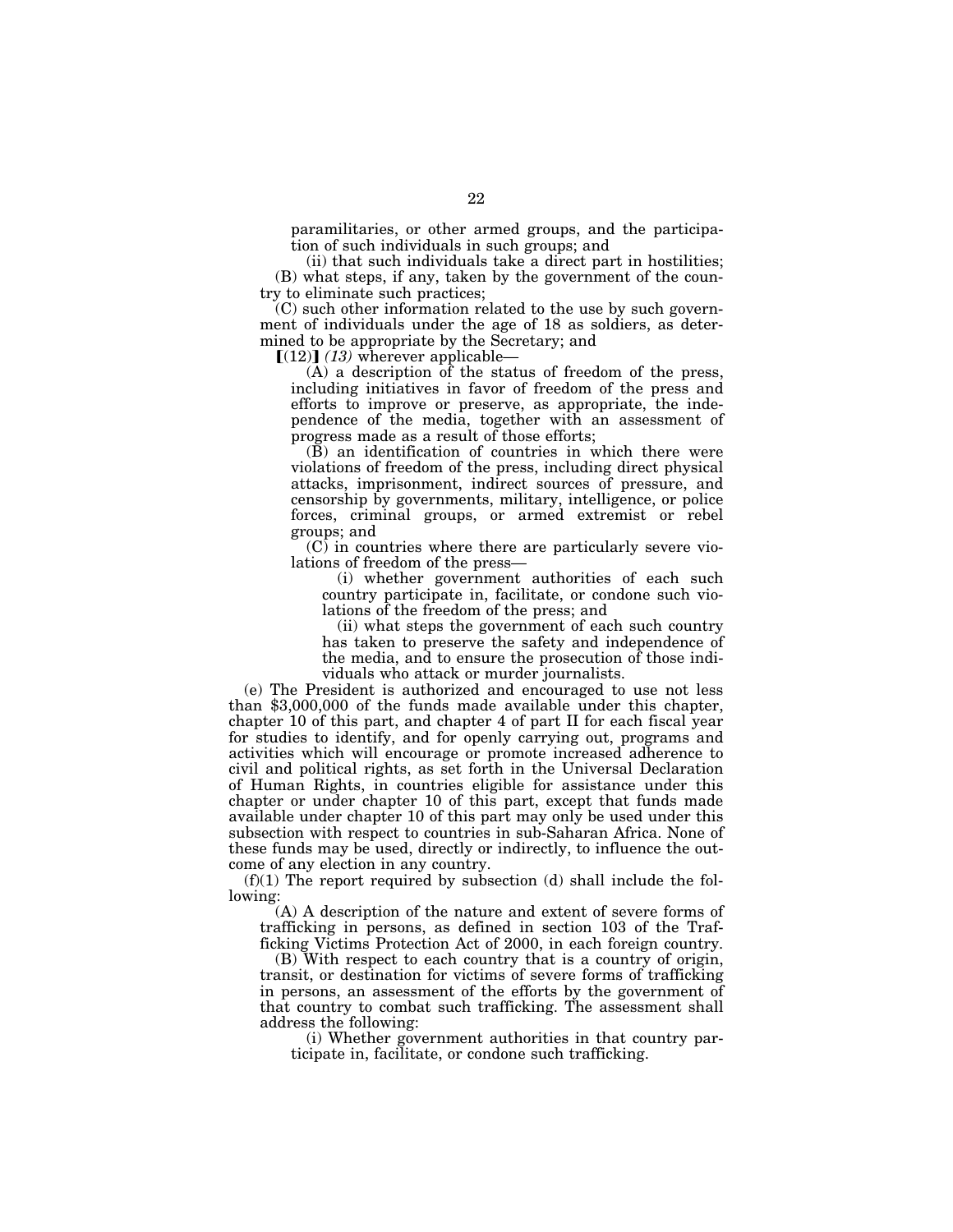(ii) Which government authorities in that country are involved in activities to combat such trafficking.

(iii) What steps the government of that country has taken to prohibit government officials from participating in, facilitating, or condoning such trafficking, including the investigation, prosecution, and conviction of such officials.

(iv) What steps the government of that country has taken to prohibit other individuals from participating in such trafficking, including the investigation, prosecution, and conviction of individuals involved in severe forms of trafficking in persons, the criminal and civil penalties for such trafficking, and the efficacy of those penalties in eliminating or reducing such trafficking.

(v) What steps the government of that country has taken to assist victims of such trafficking, including efforts to prevent victims from being further victimized by traffickers, government officials, or others, grants of relief from deportation, and provision of humanitarian relief, including provision of mental and physical health care and shelter.

(vi) Whether the government of that country is cooperating with governments of other countries to extradite traffickers when requested, or, to the extent that such cooperation would be inconsistent with the laws of such country or with extradition treaties to which such country is a party, whether the government of that country is taking all appropriate measures to modify or replace such laws and treaties so as to permit such cooperation.

(vii) Whether the government of that country is assisting in international investigations of transnational trafficking networks and in other cooperative efforts to combat severe forms of trafficking in persons.

(viii) Whether the government of that country refrains from prosecuting victims of severe forms of trafficking in persons due to such victims having been trafficked, and refrains from other discriminatory treatment of such victims.

(ix) Whether the government of that country recognizes the rights of victims of severe forms of trafficking in persons and ensures their access to justice.

(C) Such other information relating to trafficking in persons as the Secretary of State considers appropriate.

(2) In compiling data and making assessments for the purposes of paragraph (1), United States diplomatic mission personnel shall consult with human rights organizations and other appropriate nongovernmental organizations.

(g) CHILD MARRIAGE STATUS.—

(1) IN GENERAL.—The report required under subsection (d) shall include, for each country in which child marriage is prevalent, a description of the status of the practice of child marriage in such country.

(2) DEFINED TERM.—In this subsection, the term ''child marriage'' means the marriage of a girl or boy who is—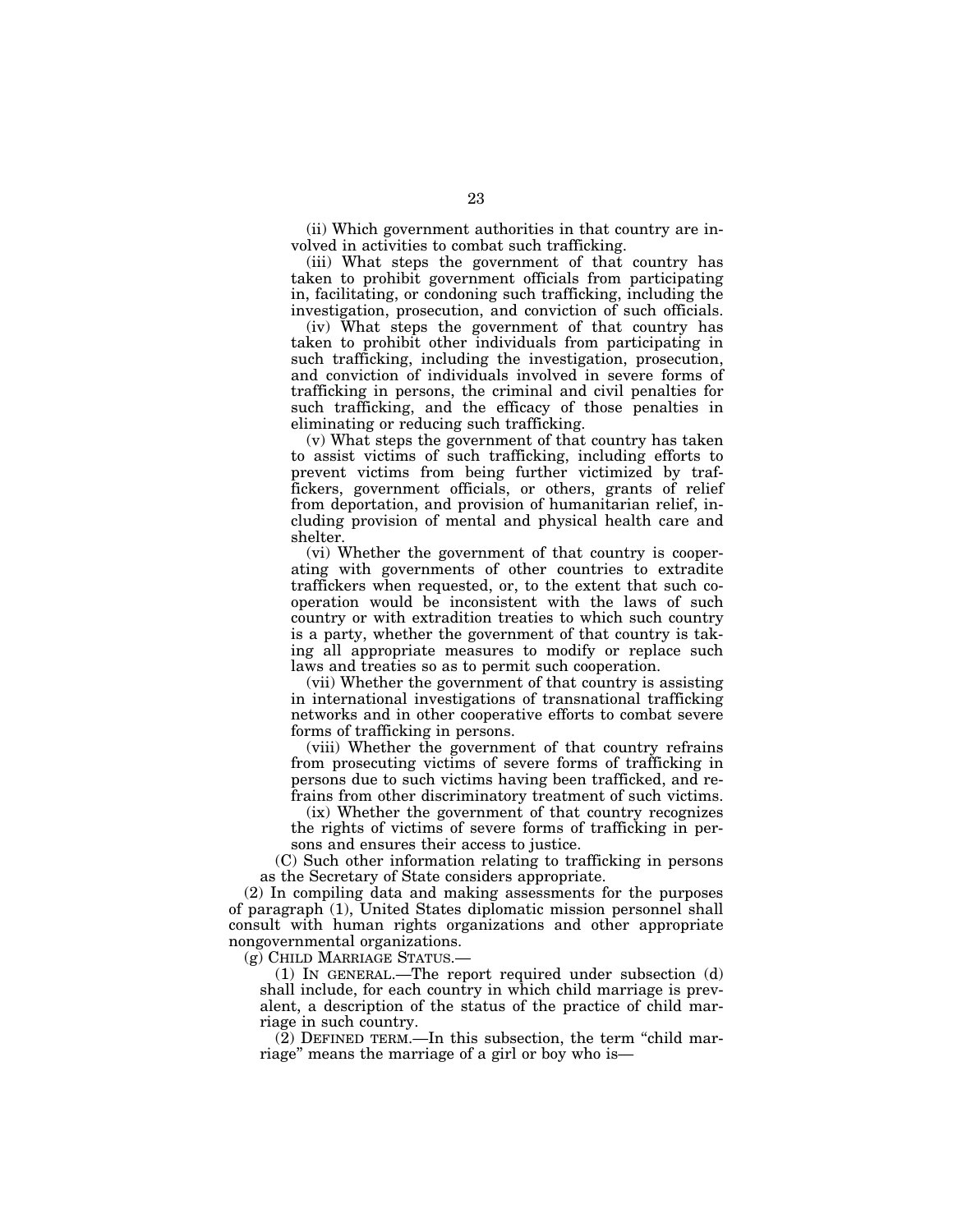(A) younger than the minimum age for marriage under the laws of the country in which such girl or boy is a resident; or

(B) younger than 18 years of age, if no such law exists.

#### TITLE XII—FAMINE PREVENTION AND FREEDOM FROM HUNGER

\* \* \* \* \* \* \*

\* \* \* \* \* \* \*

## CHAPTER 1—POLICY

\* \* \* \* \* \* \* SEC. 502B. HUMAN RIGHTS.—(a)(1) The United States shall, in accordance with its international obligations as set forth in the Charter of the United Nations and in keeping with the constitutional heritage and traditions of the United States, promote and encourage increased respect for human rights and fundamental freedoms throughout the world without distinction as to race, sex, language, or religion. Accordingly, a principal goal of the foreign policy of the United States shall be to promote the increased observance of internationally recognized human rights by all countries.

(2) Except under circumstances specified in this section, no security assistance may be provided to any country the government of which engages in a consistent pattern of gross violations of internationally recognized human rights. Security assistance may not be provided to the police, domestic intelligence, or similar law enforcement forces of a country, and licenses may not be issued under the Export Administration Act of 1979 for the export of crime control and detection instruments and equipment to a country, the government of which engages in a consistent pattern of gross violations of internationally recognized human rights unless the President certifies in writing to the Speaker of the House of Representatives and the chairman of the Committee on Foreign Relations of the Senate and the chairman of the Committee on Banking, Housing, and Urban Affairs of the Senate (when licenses are to be issued pursuant to the Export Administration Act of 1979), that extraordinary circumstances exist warranting provision of such assistance and issuance of such licenses. Assistance may not be provided under chapter 5 of this part to a country the government of which engages in a consistent pattern of gross violations of internationally recognized human rights unless the President certifies in writing to the Speaker of the House of Representatives and the chairman of the Committee on Foreign Relations of the Senate that extraordinary circumstances exist warranting provision of such assistance.

(3) In furtherance of paragraphs (1) and (2), the President is directed to formulate and conduct international security assistance programs of the United States in a manner which will promote and advance human rights and avoid identification of the United States, through such programs, with governments which deny to their people internationally recognized human rights and fundamental freedoms, in violation of international law or in contraven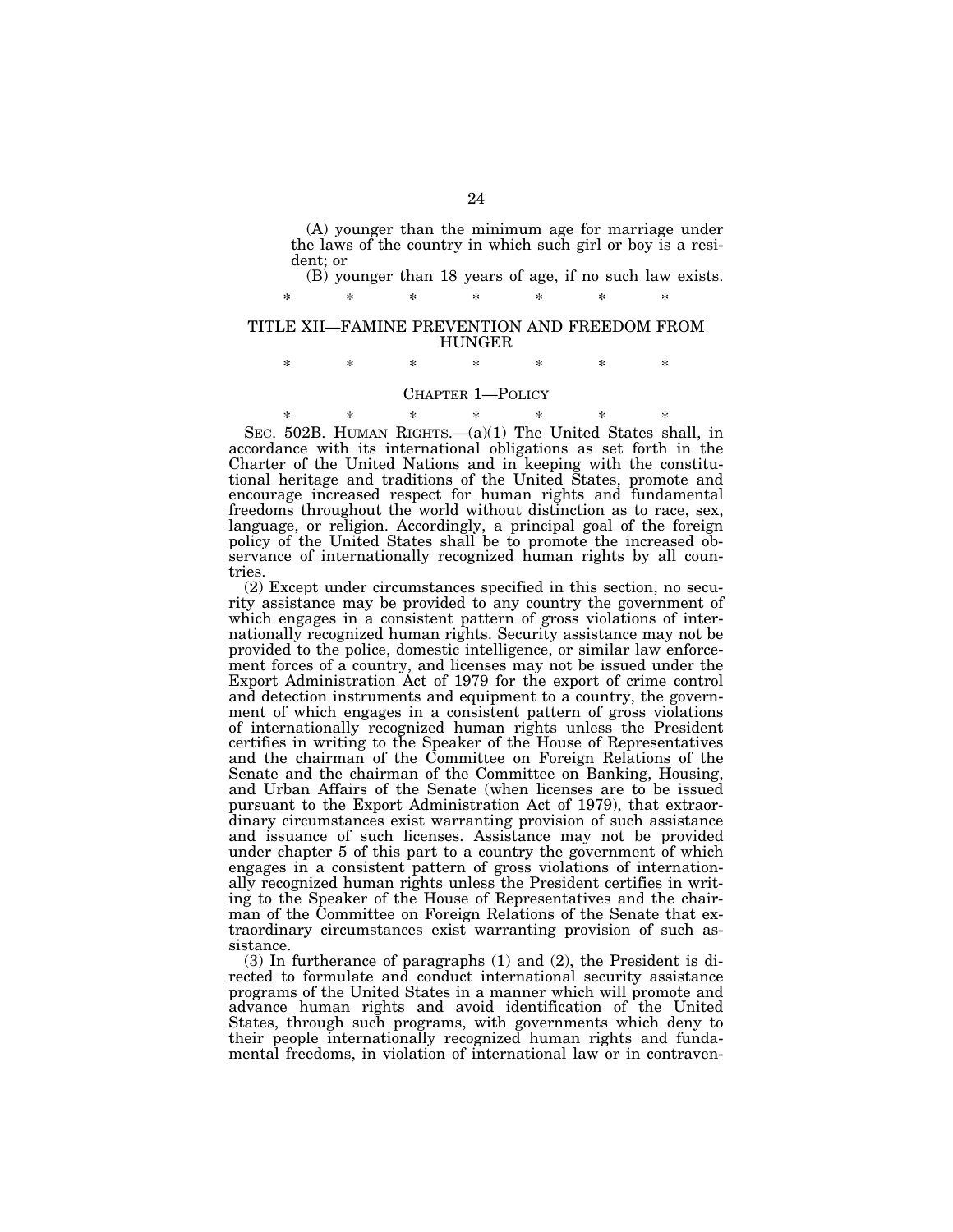tion of the policy of the United States as expressed in this section or otherwise.

(4) In determining whether the government of a country engages in a consistent pattern of gross violations of internationally recognized human rights, the President shall give particular consideration to whether the government—

(A) has engaged in or tolerated particularly severe violations of religious freedom, as defined in section 3 of the International Religious Freedom Act of 1998; or

(B) has failed to undertake serious and sustained efforts to combat particularly severe violations of religious freedom when such efforts could have been reasonably undertaken.

(b) The Secretary of State shall transmit to the Congress, as part of the presentation materials for security assistance programs proposed for each fiscal year, a full and complete report, prepared with the assistance of the Assistant Secretary of State for Democracy, Human Rights, and Labor and with the assistance of the Ambassador at Large for International Religious Freedom, with respect to practices regarding the observance of and respect for internationally recognized human rights in each country proposed as a recipient of security assistance. Wherever applicable, such report shall include consolidated information regarding the commission of war crimes, crimes against humanity, and evidence of acts that may constitute genocide (as defined in article 2 of the Convention on the Prevention and Punishment of the Crime of Genocide and modified by the United States instrument of ratification to that convention and section 2(a) of the Genocide Convention Implementation Act of 1987). Wherever applicable, such report shall include information on practices regarding coercion in population control, including coerced abortion and involuntary sterilization. Such report shall also include, wherever applicable, information on violations of religious freedom, including particularly severe violations of religious freedom (as defined in section 3 of the International Religious Freedom Act of 1998). Wherever applicable, such report shall include a description of the nature and extent of acts of anti-Semitism and anti-Semitic incitement that occur, including the descriptions of such acts required under section  $116(d)(8)$ . Such report shall also include, for each country with respect to which the report indicates that extrajudicial killings, torture, or other serious violations of human rights have occurred in the country, the extent to which the United States has taken or will take action to encourage an end to such practices in the country. Each report under this section shall list the votes of each member of the United Nations Commission on Human Rights on all country-specific and thematic resolutions voted on at the Commission's annual session during the period covered during the preceding year. Each report under this section shall describe the extent to which each country has extended protection to refugees, including the provision of first asylum and resettlement. Each report under this section shall also include (i) wherever applicable, a description of the nature and extent of the compulsory recruitment and conscription of individuals under the age of 18 by armed forces of the government of the country, government-supported paramilitaries, or other armed groups, the participation of such individuals in such groups, and the nature and ex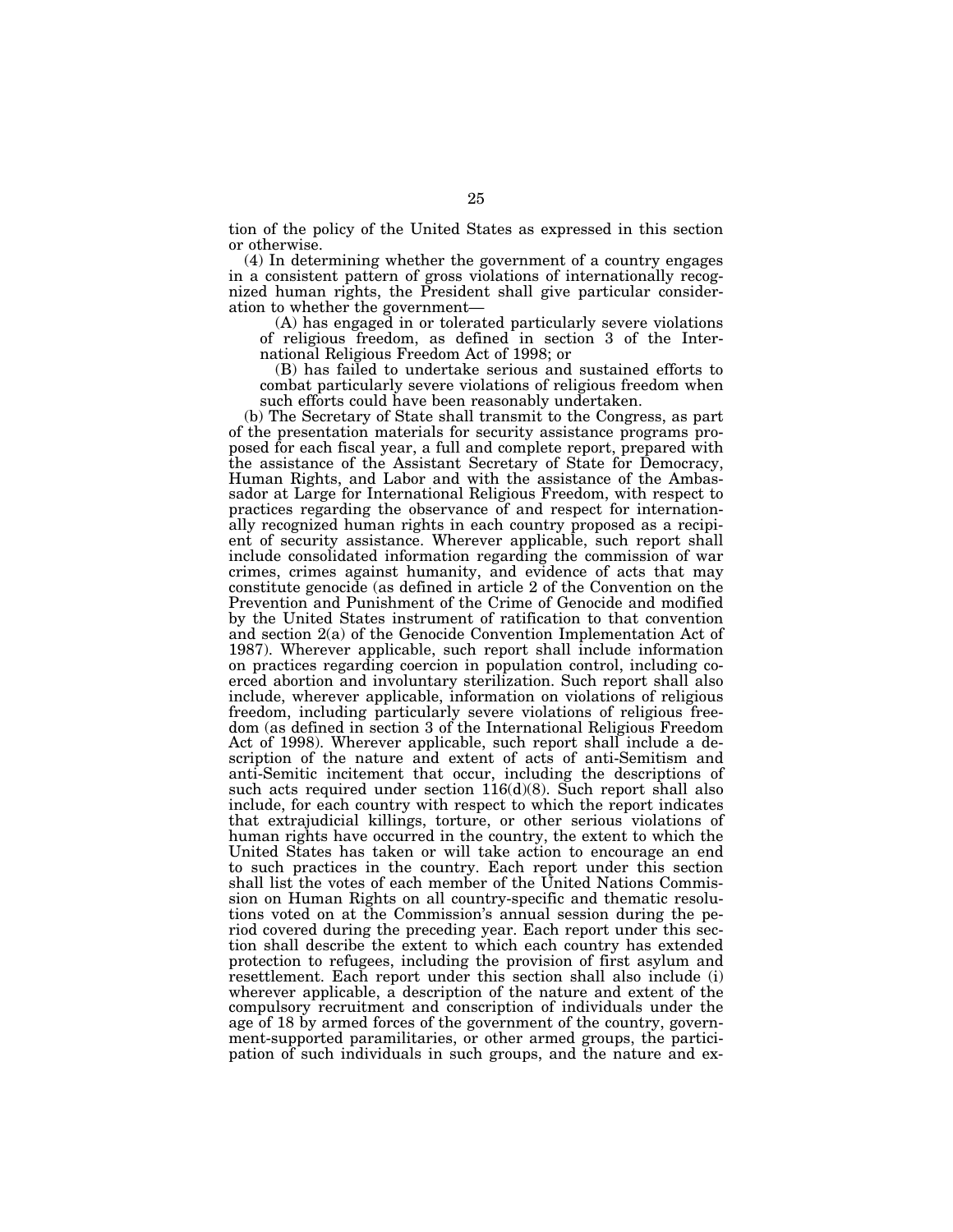tent that such individuals take a direct part in hostilities, (ii) what steps, if any, taken by the government of the country to eliminate such practices, and (iii) such other information related to the use by such government of individuals under the age of 18 as soldiers, as determined to be appropriate by the Secretary of State. In determining whether a government falls within the provisions of subsection (a)(3) and in the preparation of any report or statement required under this section, consideration shall be given to—

(1) the relevant findings of appropriate international organizations, including nongovernmental organizations, such as the International Committee of the Red Cross; and

(2) the extent of cooperation by such government in permitting an unimpeded investigation by any such organization of alleged violations of internationally recognized human rights.

(c)(1) Upon the request of the Senate or the House of Representatives by resolution of either such House, or upon the request of the Committee on Foreign Relations of the Senate or the Committee on Foreign Affairs of the House of Representatives, the Secretary of State shall, within thirty days after receipt of such request, transmit to both such committees a statement, prepared with the assistance of the Assistant Secretary of State for Democracy, Human Rights, and Labor, with respect to the country designated in such request, setting forth—

(A) all the available information about observance of and respect for human rights and fundamental freedom in that country, and a detailed description of practices by the recipient government with respect thereto;

(B) the steps the United States has taken to—

(i) promote respect for and observance of human rights in that country and discourage any practices which are inimical to internationally recognized human rights, and

(ii) publicly or privately call attention to, and disassociate the United States and any security assistance provided for such country from, such practices;

(C) whether, in the opinion of the Secretary of State, notwithstanding any such practices—

(i) extraordinary circumstances exist which necessitate a continuation of security assistance for such country, and, if so, a description of such circumstances and the extent to which such assistance should be continued (subject to such conditions as Congress may impose under this section), and

(ii) on all the facts it is in the national interest of the United States to provide such assistance; and

(D) such other information as such committee or such House may request.

 $(2)(A)$  A resolution of request under paragraph  $(1)$  of this subsection shall be considered in the Senate in accordance with the provisions of section 601(b) of the International Security Assistance and Arms Export Control Act of 1976.

(B) The term "certification", as used in section 601 of such Act, means, for the purposes of this subsection, a resolution of request of the Senate under paragraph (1) of this subsection.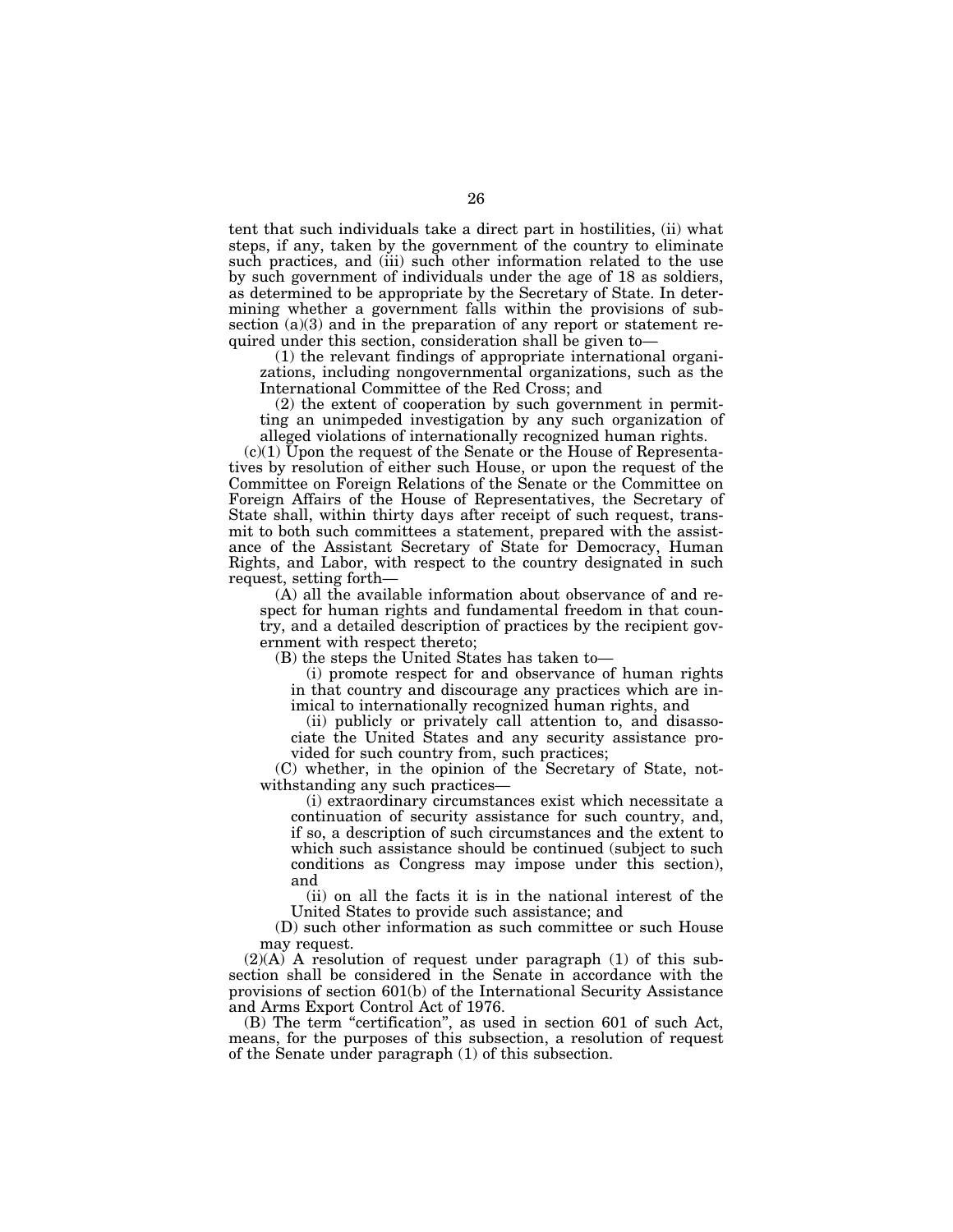(3) In the event a statement with respect to a country is requested pursuant to paragraph (1) of this subsection but is not transmitted in accordance therewith within thirty days after receipt of such request, no security assistance shall be delivered to such country except as may thereafter be specifically authorized by law from such country unless and until such statement is transmitted.

(4)(A) In the event a statement with respect to a country is transmitted under paragraph (1) of this subsection, the Congress may at any time thereafter adopt a joint resolution terminating, restricting, or continuing security assistance for such country. In the event such a joint resolution is adopted, such assistance shall be so terminated, so restricted, or so continued, as the case may be.

(B) Any such resolution shall be considered in the Senate in accordance with the provisions of section 601(b) of the International Security Assistance and Arms Export Control Act of 1976.

(C) The term ''certification'', as used in section 601 of such Act, means, for the purposes of this paragraph, a statement transmitted under paragraph  $(1)$  of this subsection.

(d) For the purposes of this section—

(1) the term ''gross violations of internationally recognized human rights'' includes torture or cruel, inhuman, or degrading treatment or punishment, prolonged detention without charges and trial, causing the disappearance of persons by the abduction and clandestine detention of those persons, and other flagrant denial of the right to life, liberty, or the security of person;

 $(2)$  the term "security assistance" means—

(A) assistance under chapter 2 (military assistance) or chapter 4 (economic support fund) or chapter 5 (military education and training) or chapter 6 (peacekeeping operations) or chapter 8 (antiterrorism assistance) of this part;

(B) sales of defense articles or services, extensions of credits (including participations in credits), and guaranties of loans under the Arms Export Control Act; or

(C) any license in effect with respect to the export to or for the armed forces, police, intelligence, or other internal security forces of a foreign country of—

(i) defense articles or defense services under section 38 of the Armed Export Control Act (22 U.S.C. 2778); or

(ii) items listed under the 600 series of the Commerce Control List contained in Supplement No. 1 to part 774 of subtitle B of title 15, Code of Federal Regulations;

(e) Notwithstanding any other provision of law, funds authorized to be appropriated under part I of this Act may be made available for the furnishing of assistance to any country with respect to which the President finds that such a significant improvement in its human rights record has occurred as to warrant lifting the prohibition on furnishing such assistance in the national interest of the United States.

(f) In allowing the funds authorized to be appropriated by this Act and the Arms Export Control Act, the President shall take into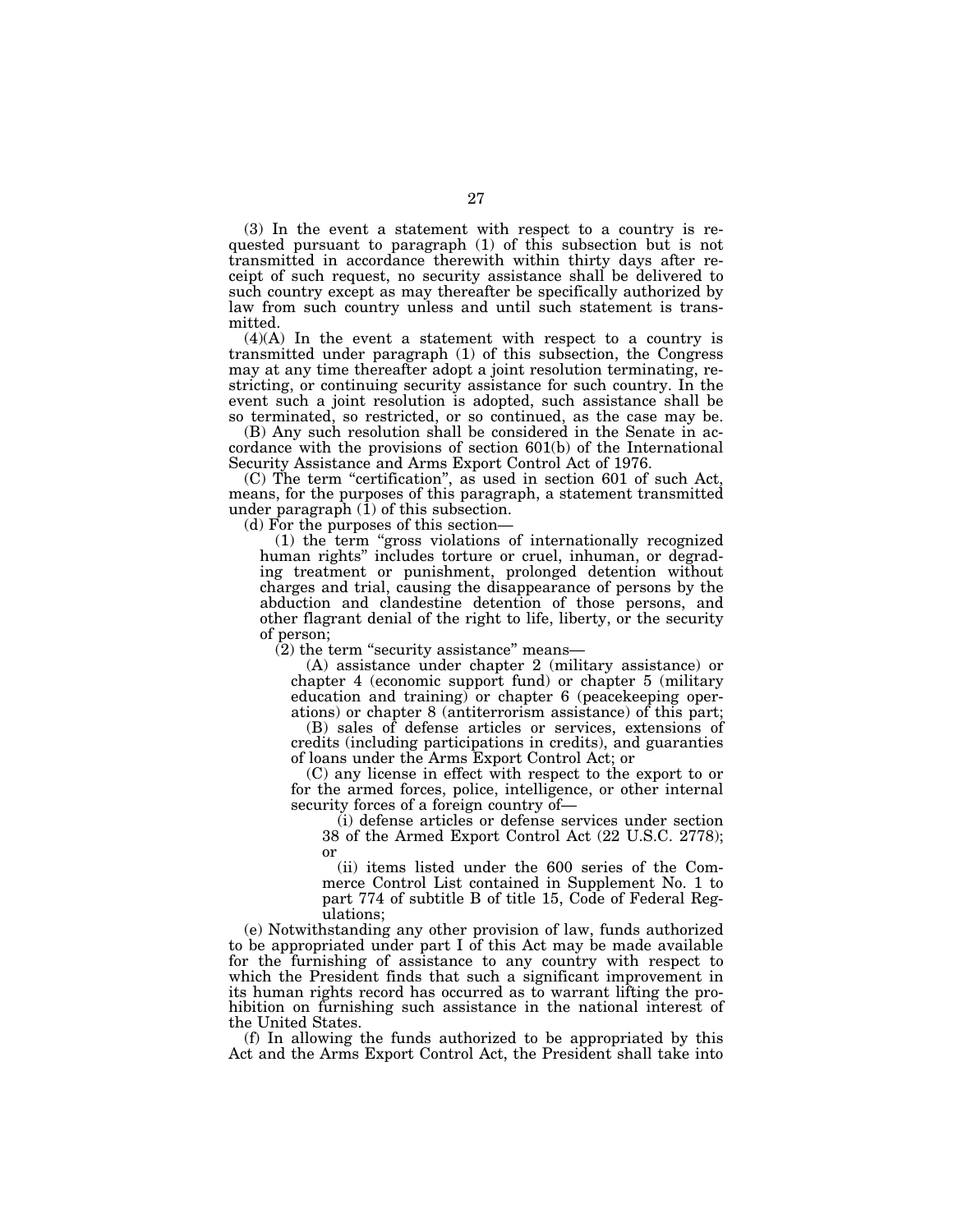account significant improvements in the human rights records of recipient countries, except that such allocations may not contravene any other provision of law.

(g) Whenever the provisions of subsection (e) or (f) of this section are applied, the President shall report to the Congress before making any funds available pursuant to those subsections. The report shall specify the country involved, the amount and kinds of assistance to be provided, and the justification for providing the assistance, including a description of the significant improvements which have occurred in the country's human rights record.

(h)(1) The report required by subsection (b) shall include the following:

(A) A description of the nature and extent of severe forms of trafficking in persons, as defined in section 103 of the Trafficking Victims Protection Act of 2000, in each foreign country.

(B) With respect to each country that is a country of origin, transit, or destination for victims of severe forms of trafficking in persons, an assessment of the efforts by the government of that country to combat such trafficking. The assessment shall address the following:

(i) Whether government authorities in that country participate in, facilitate, or condone such trafficking.

(ii) Which government authorities in that country are involved in activities to combat such trafficking.

(iii) What steps the government of that country has taken to prohibit government officials from participating in, facilitating, or condoning such trafficking, including the investigation, prosecution, and conviction of such officials.

(iv) What steps the government of that country has taken to prohibit other individuals from participating in such trafficking, including the investigation, prosecution, and conviction of individuals involved in severe forms of trafficking in persons, the criminal and civil penalties for such trafficking, and the efficacy of those penalties in eliminating or reducing such trafficking.

(v) What steps the government of that country has taken to assist victims of such trafficking, including efforts to prevent victims from being further victimized by traffickers, government officials, or others, grants of relief from deportation, and provision of humanitarian relief, including provision of mental and physical health care and shelter.

(vi) Whether the government of that country is cooperating with governments of other countries to extradite traffickers when requested, or, to the extent that such cooperation would be inconsistent with the laws of such country or with extradition treaties to which such country is a party, whether the government of that country is taking all appropriate measures to modify or replace such laws and treaties so as to permit such cooperation.

(vii) Whether the government of that country is assisting in international investigations of transnational trafficking networks and in other cooperative efforts to combat severe forms of trafficking in persons.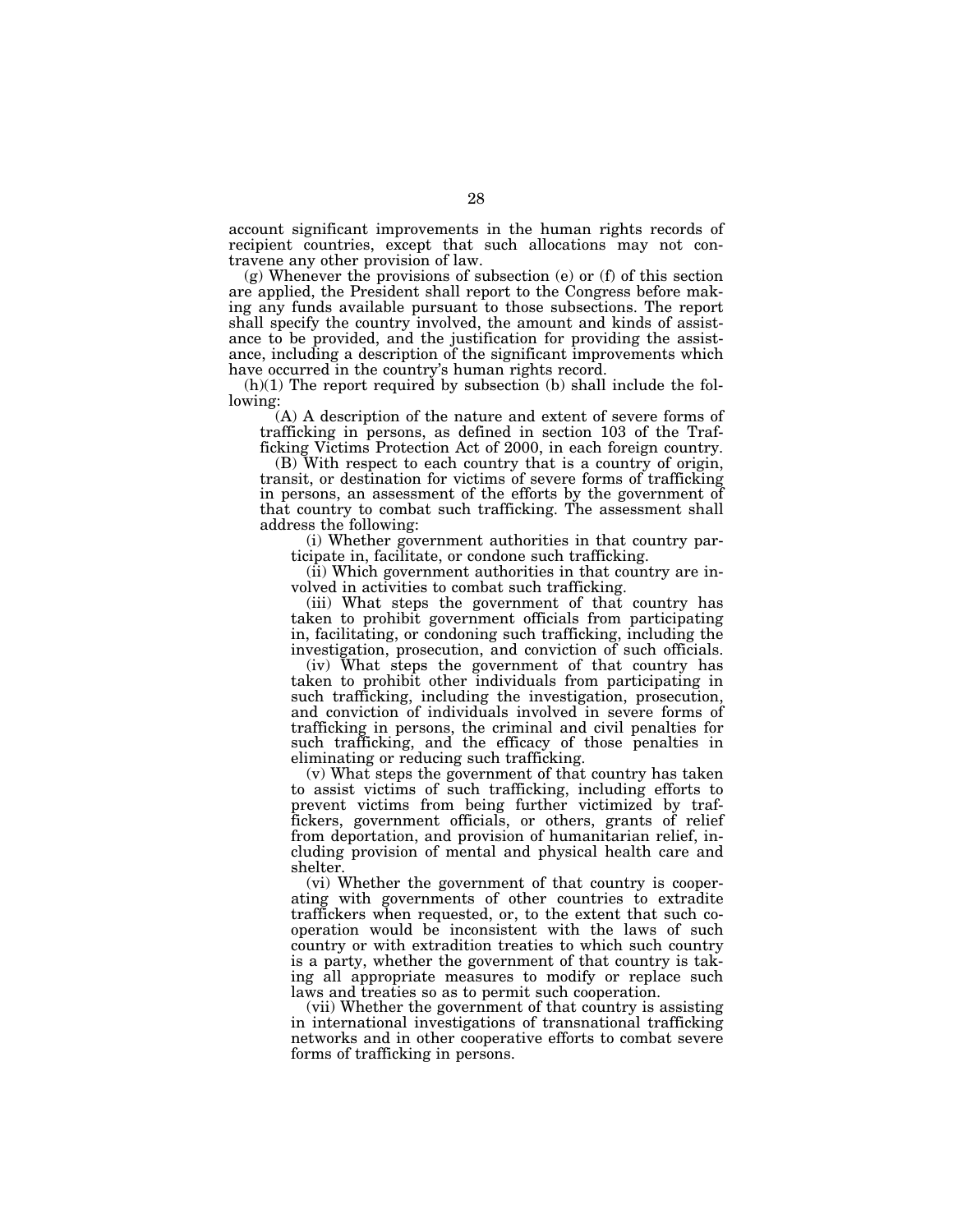(viii) Whether the government of that country refrains from prosecuting victims of severe forms of trafficking in persons due to such victims having been trafficked, and refrains from other discriminatory treatment of such victims.

(ix) Whether the government of that country recognizes the rights of victims of severe forms of trafficking in persons and ensures their access to justice.

(C) Such other information relating to trafficking in persons as the Secretary of State considers appropriate.

(2) In compiling data and making assessments for the purposes of paragraph (1), United States diplomatic mission personnel shall consult with human rights organizations and other appropriate nongovernmental organizations.

(i) The report required by subsection (b) shall include, wherever applicable—

(1) a description of the status of freedom of the press, including initiatives in favor of freedom of the press and efforts to improve or preserve, as appropriate, the independence of the media, together with an assessment of progress made as a result of those efforts;

(2) an identification of countries in which there were violations of freedom of the press, including direct physical attacks, imprisonment, indirect sources of pressure, and censorship by governments, military, intelligence, or police forces, criminal groups, or armed extremist or rebel groups; and

(3) in countries where there are particularly severe violations of freedom of the press—

(A) whether government authorities of each such country participate in, facilitate, or condone such violations of the freedom of the press; and

(B) what steps the government of each such country has taken to preserve the safety and independence of the media, and to ensure the prosecution of those individuals who attack or murder journalists.<br>  $[(i)]$  (*j*) CHILD MARRIAGE STATUS.

(1) In GENERAL.—The report required under subsection (b) shall include, for each country in which child marriage is prevalent, a description of the status of the practice of child marriage in such country.

 $(2)$  DEFINED TERM.—In this subsection, the term "child marriage'' means the marriage of a girl or boy who is—

(A) younger than the minimum age for marriage under the laws of the country in which such girl or boy is a resident; or

(B) younger than 18 years of age, if no such law exists. *(k) INFORMATION CONCERNING ACTS OF ISLAMOPHOBIA IN FOR-EIGN COUNTRIES.—The report required by subsection (b) shall include, wherever applicable, a description of the nature and extent of acts of Islamophobia and Islamophobic incitement that occur during the preceding year, including descriptions of—* 

*(1) acts of physical violence against, or harassment of, Muslim people, and acts of violence against, or vandalism of, Muslim community institutions, including schools, mosques, and cemeteries;*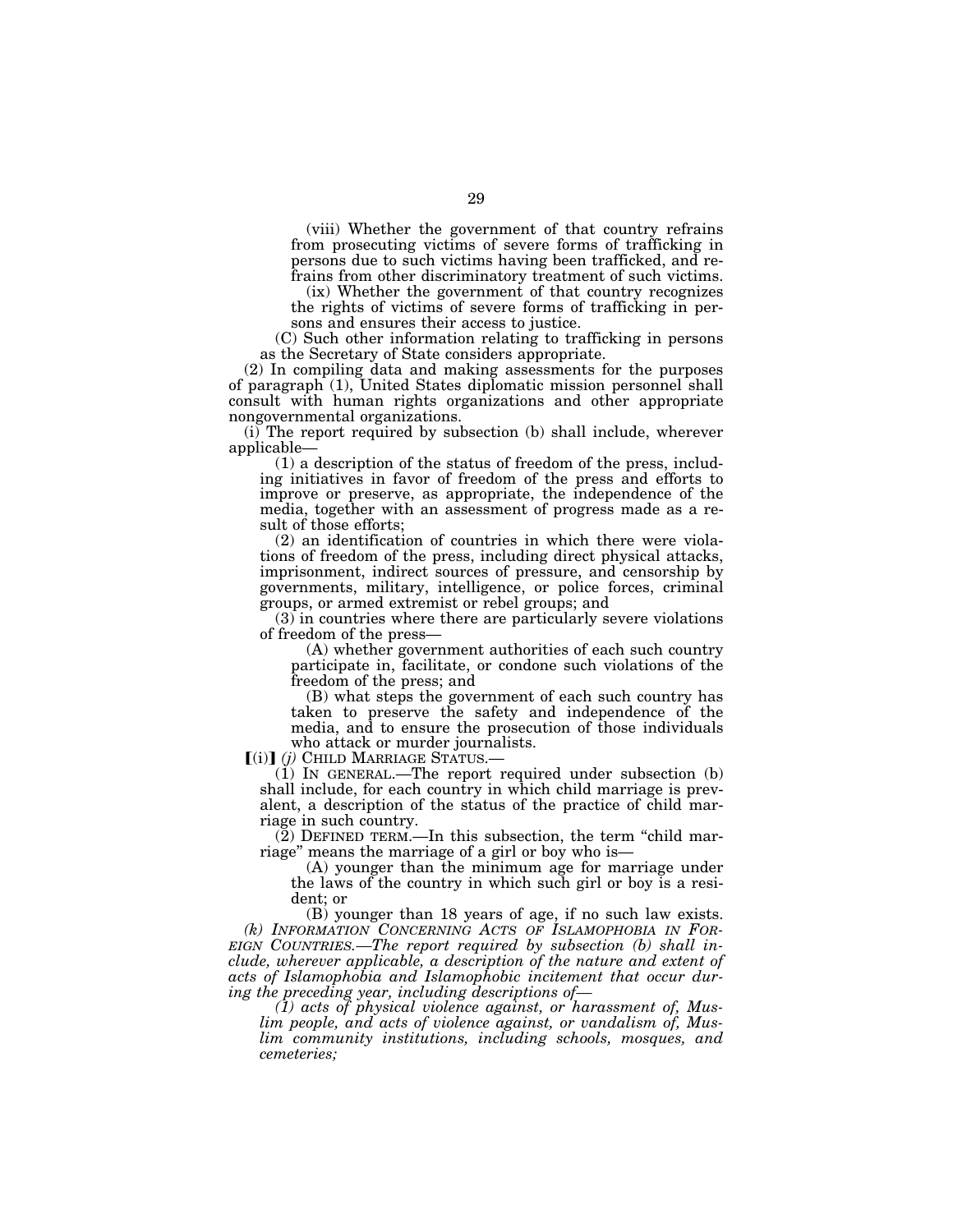*(2) instances of propaganda in government and nongovernment media that attempt to justify or promote racial hatred or incite acts of violence against Muslim people;* 

*(3) the actions, if any, taken by the government of the country to respond to such violence and attacks or to eliminate such propaganda or incitement;* 

*(4) the actions taken by such government to enact and enforce laws relating to the protection of the right to religious freedom of Muslim people;* 

*(5) the efforts of such government to promote anti-bias and tolerance education; and* 

*(6) any instances of forced labor, reeducation, or the presence of concentration camps, such as those targeting the Uyghurs in the Xinjiang Province of the People's Republic of China.* 

# **INTERNATIONAL RELIGIOUS FREEDOM ACT OF 1998**  \* \* \* \* \* \* \*

\* \* \* \* \* \* \*

# **TITLE I—DEPARTMENT OF STATE ACTIVITIES**

## \* \* \* \* \* \* \* **SEC. 102. REPORTS.**

(a) PORTIONS OF ANNUAL HUMAN RIGHTS REPORTS.—The Ambassador at Large shall assist the Secretary of State in preparing those portions of the Human Rights Reports that relate to freedom of religion and freedom from discrimination based on religion and those portions of other information provided Congress under sections 116 and 502B of the Foreign Assistance Act of 1961 (22 U.S.C. 2151m, 2304) that relate to the right to freedom of religion.

(b) ANNUAL REPORT ON INTERNATIONAL RELIGIOUS FREEDOM.— (1) DEADLINE FOR SUBMISSION.—On May 1 of each year or the first day thereafter on which the appropriate House of Congress is in session, the Secretary of State, with the assistance of the Ambassador at Large, and taking into consideration the recommendations of the Commission, shall prepare and transmit to Congress an Annual Report on International Religious Freedom supplementing the most recent Human Rights Reports by providing additional detailed information with respect to matters involving international religious freedom. Each Annual Report shall contain the following:

(A) STATUS OF RELIGIOUS FREEDOM.—A description of the status of religious freedom in each foreign country, including—

(i) trends toward improvement in the respect and protection of the right to religious freedom and trends toward deterioration of such right;

(ii) violations of religious freedom engaged in or tolerated by the government of that country;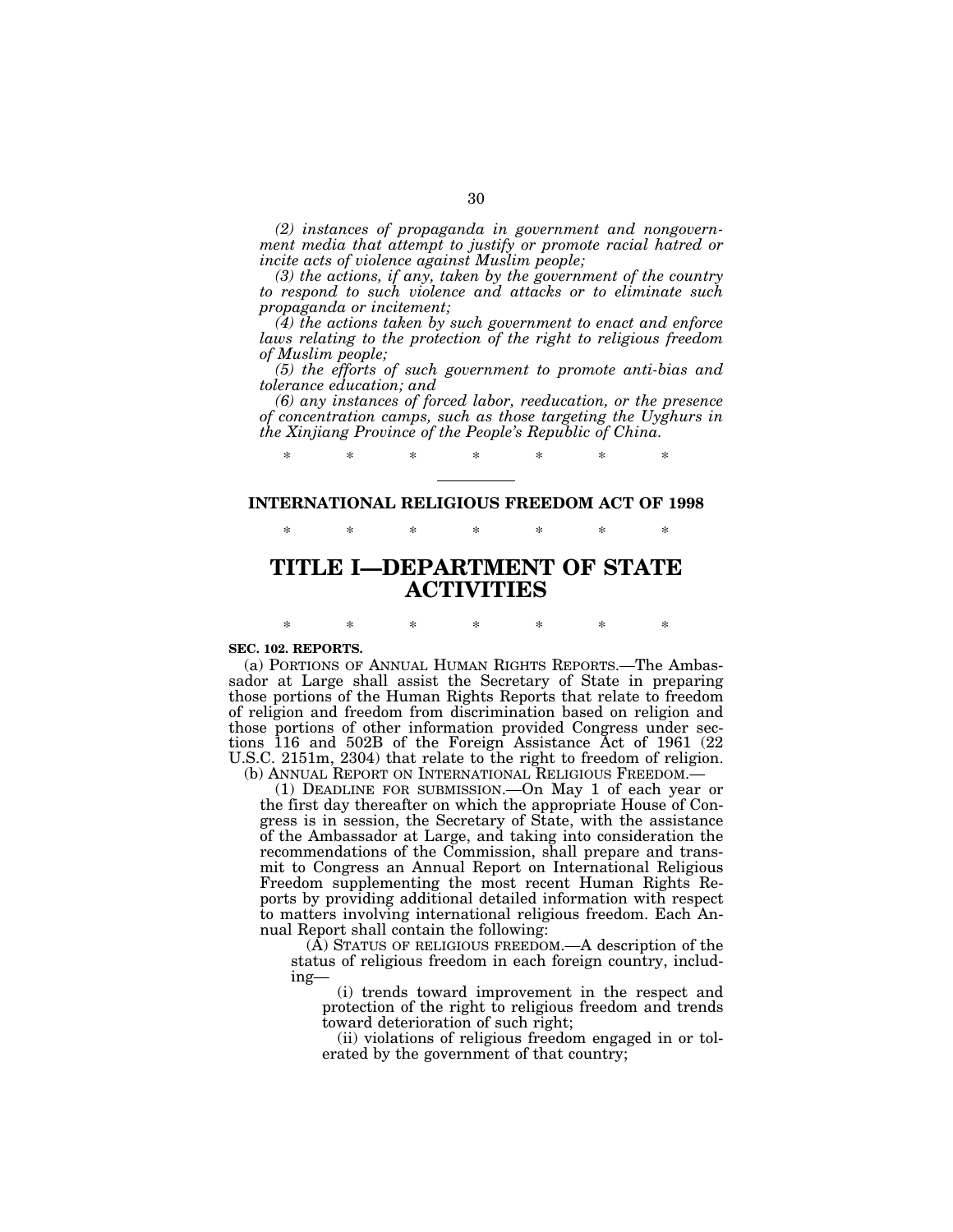(iii) particularly severe violations of religious freedom engaged in or tolerated by the government of that country as well as the routine denial of visa applications for religious workers;

(iv) particularly severe violations of religious freedom in that country if such country does not have a functioning government or the government of such country does not control its territory;

(v) the identification of prisoners, to the extent possible, in that country pursuant to section 108(d);

(vi) any action taken by the government of that country to censor religious content, communications, or worship activities online, including descriptions of the targeted religious group, the content, communication, or activities censored, and the means used; [and]

(vii) wherever applicable, an assessment and description of the nature and extent of acts of anti-Semitism and anti-Semitic incitement that occur in that country during the preceding year, including—

(I) acts of physical violence against, or harassment of, Jewish people, acts of violence against, or vandalism of, Jewish community institutions, and instances of propaganda in government and nongovernment media that incite such acts; and

(II) the actions taken by the government of that country to respond to such violence and attacks or to eliminate such propaganda or incitement, to enact and enforce laws relating to the protection of the right to religious freedom of Jewish people, and to promote anti-bias and tolerance education [.]; and

*(viii) wherever applicable, an assessment and description of the nature and extent of acts of Islamophobia and Islamophobic incitement that occur in that country during the preceding the year, including—* 

*(I) acts of physical violence against, or harassment of, Muslim people, acts of violence against, or vandalism of, Muslim community institutions, instances of propaganda in government and nongovernment media that incite such acts, and statements and actions relating thereto;* 

*(II) the actions taken by the government of that country to respond to such violence and attacks or to eliminate such propaganda or incitement, to enact and enforce laws relating to the protection of the right to religious freedom of Muslims, and to promote anti-bias and tolerance education; and* 

*(III) any instances of forced labor, reeducation, or the presence of concentration camps, such as those targeting the Uyghurs in the Xinjiang Province of the People's Republic of China.* 

(B) VIOLATIONS OF RELIGIOUS FREEDOM. An assessment and description of the nature and extent of violations of re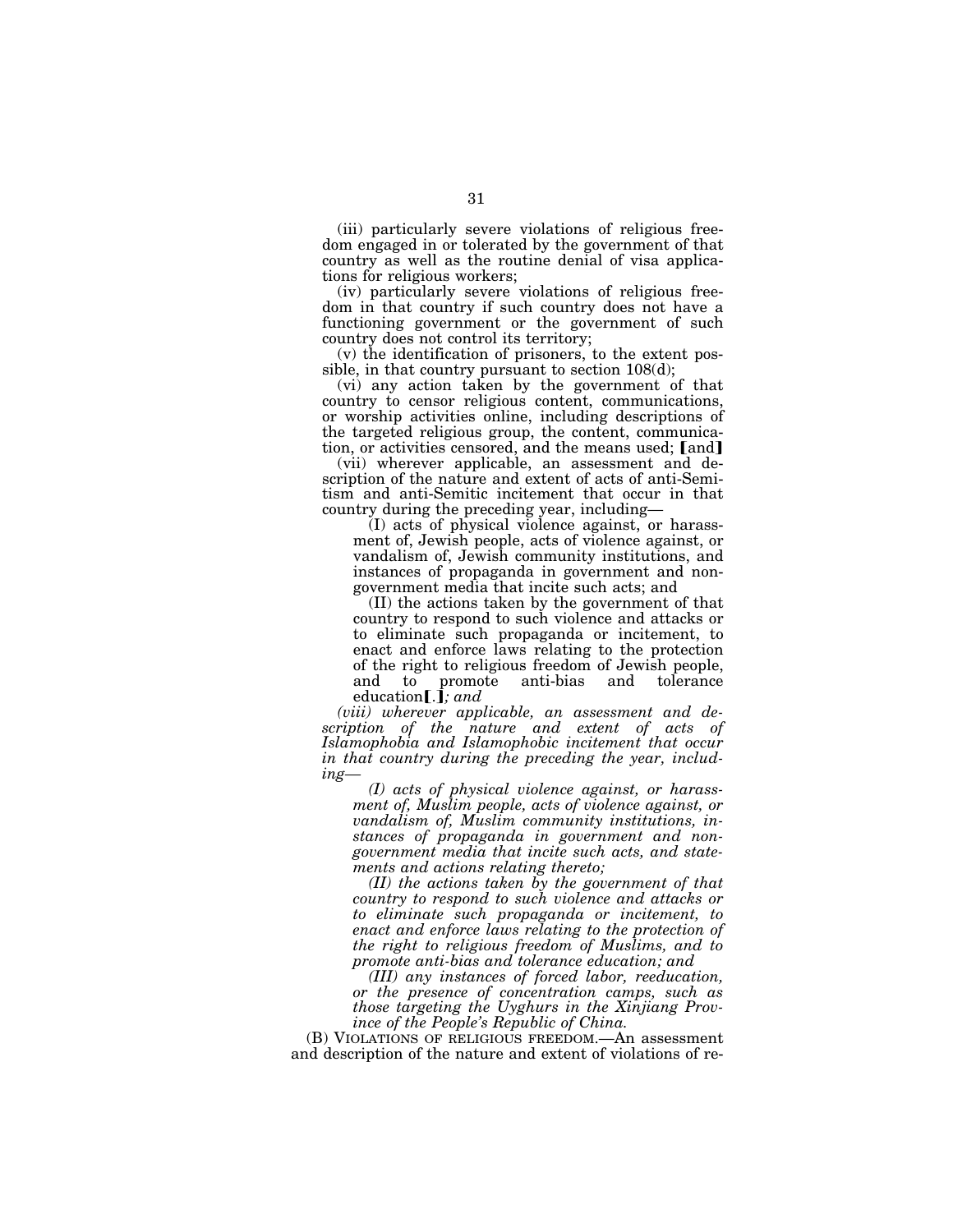ligious freedom in each foreign country, including persecution of one religious group by another religious group, religious persecution by governmental and nongovernmental entities, persecution targeted at individuals or particular denominations or entire religions, persecution of lawyers, politicians, or other human rights advocates seeking to defend the rights of members of religious groups or highlight religious freedom violations, prohibitions on ritual animal slaughter or male infant circumcision, the existence of government policies violating religious freedom, including policies that discriminate against particular religious groups or members of such groups, policies that ban or restrict the public manifestation of religious belief and the peaceful involvement of religious groups or their members in the political life of each such foreign country, and the existence of government policies concerning—

(i) limitations or prohibitions on, or lack of availability of, openly conducted, organized religious services outside of the premises of foreign diplomatic missions or consular posts; and

(ii) the forced religious conversion of minor United States citizens who have been abducted or illegally removed from the United States, and the refusal to allow such citizens to be returned to the United States.

(C) UNITED STATES POLICIES.—A detailed description of United States actions, diplomatic and political coordination efforts, and other policies in support of religious freedom in each foreign country engaging in or tolerating violations of religious freedom, including a description of the measures and policies implemented during the preceding 12 months by the United States under titles I, IV, and V of this Act in opposition to violations of religious freedom and in support of international religious freedom.

(D) INTERNATIONAL AGREEMENTS IN EFFECT.—A description of any binding agreement with a foreign government entered into by the United States under section 401(b) or 402(c).

(E) TRAINING AND GUIDELINES OF GOVERNMENT PERSONNEL.—A description of—

(i) the training described in section  $602(a)$  and (b) and section 603(b) and (c) on violations of religious freedom provided to immigration judges and consular, refugee, immigration, and asylum officers; and

(ii) the development and implementation of the guidelines described in sections  $602(c)$  and  $603(a)$ .

(F) EXECUTIVE SUMMARY.—An Executive Summary to the Annual Report highlighting the status of religious freedom in certain foreign countries and including the following:<br>(i) COUNTRIES IN WHICH THE UNITED STATES IS AC-

TIVELY PROMOTING RELIGIOUS FREEDOM.—An identification of foreign countries in which the United States is actively promoting religious freedom. This section of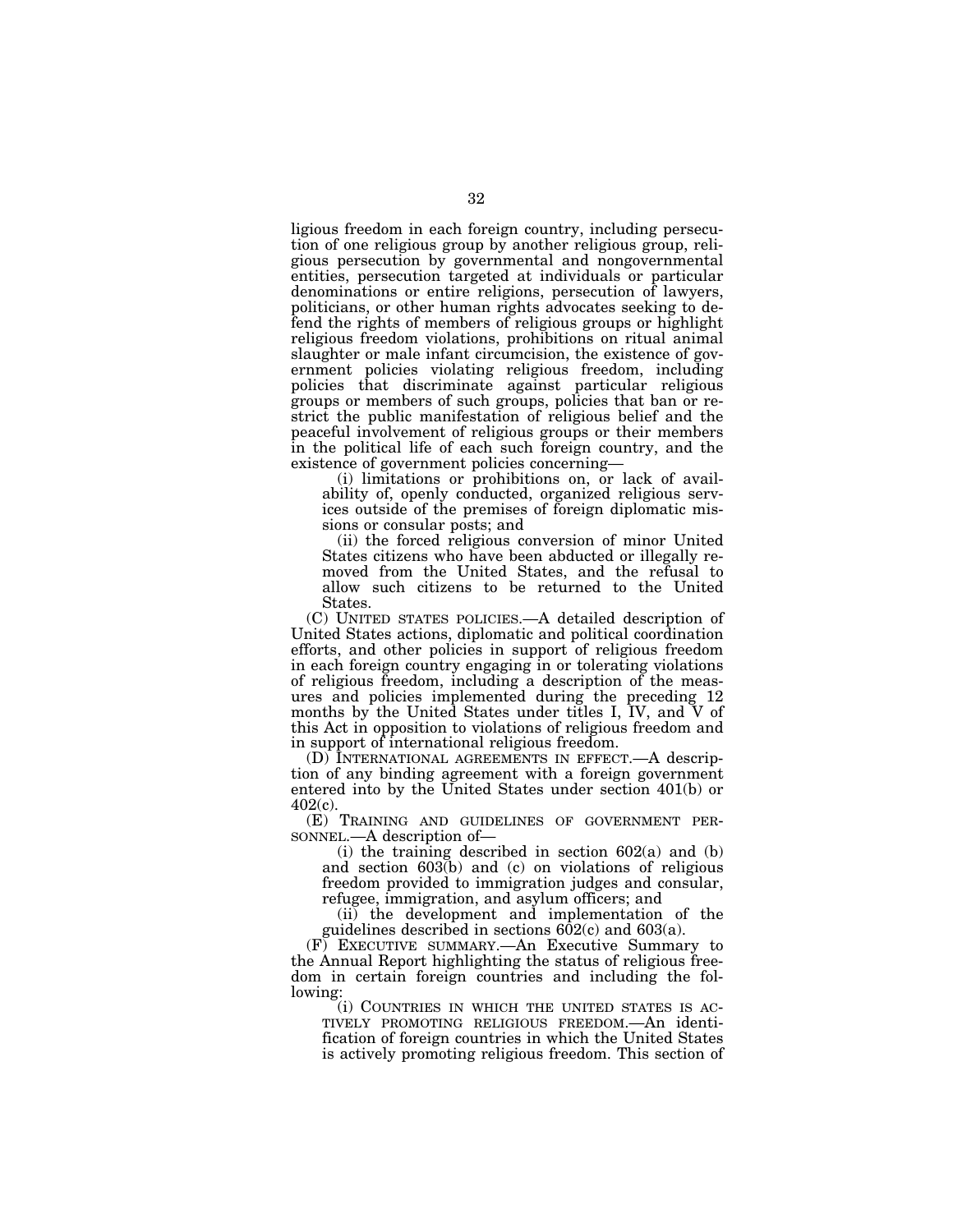the report shall include a description of United States actions taken to promote the internationally recognized right to freedom of religion and oppose violations of such right under title IV and title  $V$  of this Act during the period covered by the Annual Report. Any country designated as a country of particular concern for religious freedom under section  $402(b)(1)(A)(ii)$ shall be included in this section of the report. Any country in which a non-state actor designated as an entity of particular concern for religious freedom under section 301 of the Frank R. Wolf International Religious Freedom Act is located shall be included in this section of the report.

(ii) COUNTRIES OF SIGNIFICANT IMPROVEMENT IN RE-LIGIOUS FREEDOM.—An identification of foreign countries the governments of which have demonstrated significant improvement in the protection and promotion of the internationally recognized right to freedom of religion during the period covered by the Annual Report. This section of the report shall include a description of the nature of the improvement and an analysis of the factors contributing to such improvement, including actions taken by the United States under this Act.

(G) ANTI-SEMITISM IN EUROPE.—In addition to the information required under clause (vii) of subparagraph (A), with respect to each European country in which verbal or physical threats or attacks are particularly significant against Jewish persons, places of worship, schools, cemeteries, and other religious institutions, a description of—

(i) the security challenges and needs of European Jewish communities and European law enforcement agencies in such countries to better protect such communities;

(ii) to the extent practicable, the efforts of the United States Government over the reporting period to partner with European law enforcement agencies and civil society groups regarding the sharing of information and best practices to combat anti-Semitic incidents in Europe;

(iii) European educational programming and public awareness initiatives that aim to collaborate on educational curricula and campaigns that impart shared values of pluralism and tolerance, and showcase the positive contributions of Jews in culture, scholarship, science, and art, with special attention to those segments of the population that exhibit a high degree of anti-Semitic animus; and

(iv) efforts by European governments to adopt and apply a working definition of anti-Semitism.

(2) CLASSIFIED ADDENDUM.—If the Secretary of State determines that it is in the national security interests of the United States or is necessary for the safety of individuals to be identified in the Annual Report or is necessary to further the pur-